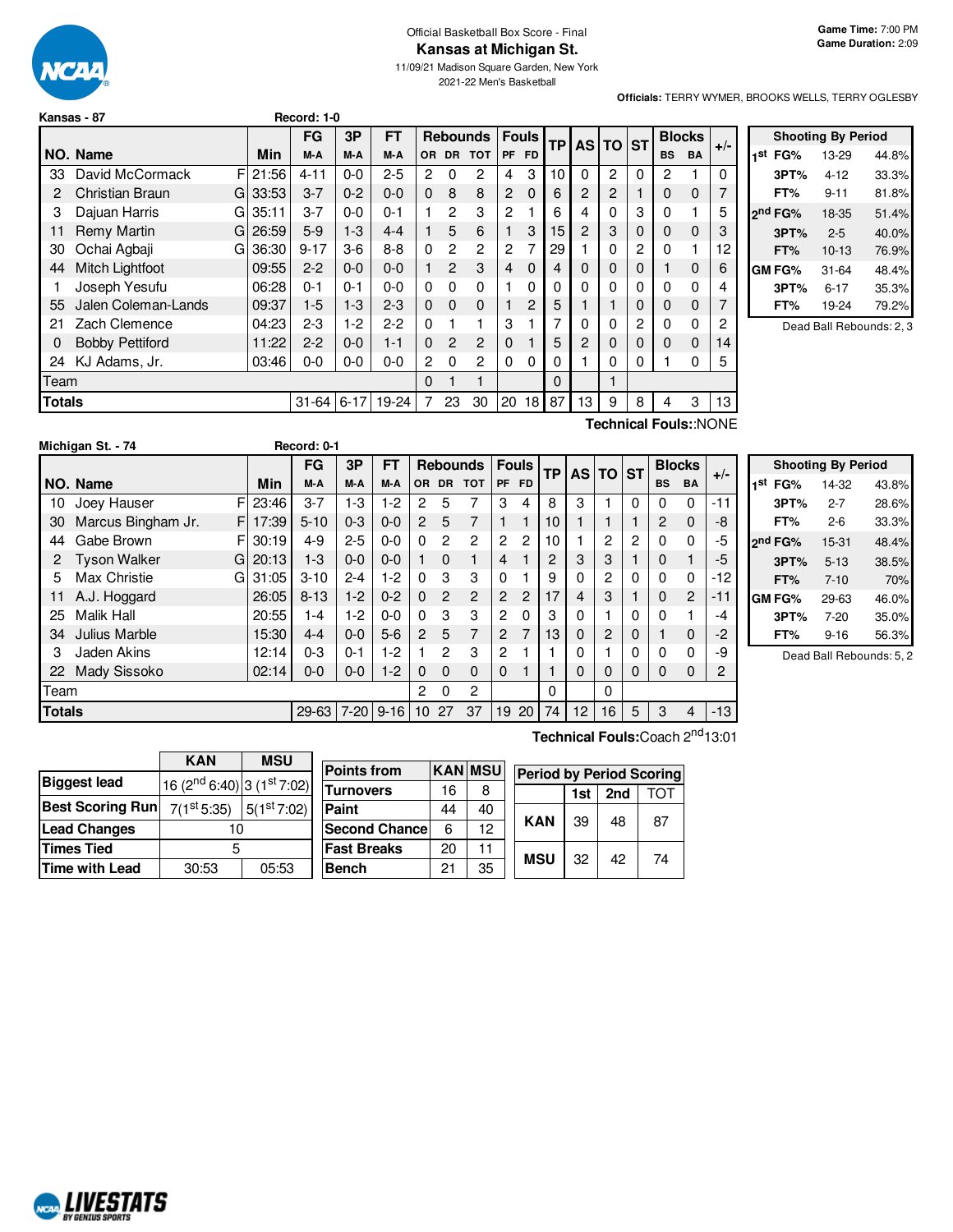

11/09/21 Madison Square Garden, New York 2021-22 Men's Basketball

**Officials:** TERRY WYMER, BROOKS WELLS, TERRY OGLESBY

#### **Period 1**

| <b>Quarter Starters:</b> |                                                                                        |              |              |                |                                        |                                                                |
|--------------------------|----------------------------------------------------------------------------------------|--------------|--------------|----------------|----------------------------------------|----------------------------------------------------------------|
| <b>MSU</b>               | 2 Walker T                                                                             | 5 Christie M | 10 Hauser J  |                | 30 Bingham Jr. M                       | 44 Brown G                                                     |
| <b>KAN</b>               | 2 Braun C                                                                              | 3 Harris D   | 11 Martin R  |                | 30 Agbaji O                            | 33 McCormack D                                                 |
| <b>Game Time</b>         | <b>MSU</b>                                                                             |              | <b>Score</b> | <b>Diff</b>    |                                        | <b>KAN</b>                                                     |
| 20:00                    | 30 BINGHAM JR. M jumpball won                                                          |              |              |                | 33 MCCORMACK D jumpball lost           |                                                                |
| 19:48                    | 44 BROWN G 3pt FG, jump shot missed                                                    |              |              |                |                                        |                                                                |
| 19:44                    |                                                                                        |              |              |                | 11 MARTIN R defensive rebound (1)      |                                                                |
| 19:39                    |                                                                                        |              | $0 - 3$      | -3             | 30 AGBAJI O 3pt FG, jump shot made (3) |                                                                |
| 19:39                    |                                                                                        |              |              |                | 11 MARTIN R assist (1)                 |                                                                |
| 19:23                    | 2 WALKER T turnover lost ball (1)                                                      |              |              |                | 3 HARRIS D steal (1)                   |                                                                |
| 19:17                    |                                                                                        |              |              |                | 11 MARTIN R turnover travel (1)        |                                                                |
| 19:05                    | 30 BINGHAM JR. M 2pt FG from turnover outside the paint, step<br>back jump shot missed |              |              |                |                                        |                                                                |
| 18:59                    |                                                                                        |              |              |                | 30 AGBAJI O defensive rebound (1)      |                                                                |
| 18:57                    | 2 WALKER T foul personal (1 - 1)                                                       |              |              |                | 30 AGBAJI O foul drawn (1)             |                                                                |
| 18:56                    |                                                                                        |              |              |                |                                        | 30 AGBAJI O 2pt FG outside the paint, pull up jump shot missed |
| 18:51                    | 5 CHRISTIE M defensive rebound (1)                                                     |              |              |                |                                        |                                                                |
| 18:48                    | 44 BROWN G 2pt FG fast break in the paint, driving layup made<br>(2)                   |              | $2 - 3$      | $-1$           |                                        |                                                                |
| 18:48                    | 2 WALKER T assist (1)                                                                  |              |              |                |                                        |                                                                |
| 18:24                    |                                                                                        |              |              |                |                                        | 33 MCCORMACK D 2pt FG in the paint, hook shot missed           |
| 18:20                    | 30 BINGHAM JR. M defensive rebound (1)                                                 |              |              |                |                                        |                                                                |
| 18:09                    | 10 HAUSER J foul drawn (1)                                                             |              |              |                | 3 HARRIS D foul personal (1 - 1)       |                                                                |
| 18:04                    | 5 CHRISTIE M 2pt FG outside the paint, pull up jump shot<br>missed                     |              |              |                |                                        |                                                                |
| 17:59                    | 10 HAUSER J offensive rebound (1)                                                      |              |              |                |                                        |                                                                |
| 17:58                    | 10 HAUSER J 2pt FG second chance outside the paint, step<br>back jump shot made (2)    |              | $4 - 3$      | $\mathbf{1}$   |                                        |                                                                |
| 17:41                    | 30 BINGHAM JR. M foul shooting (1 - 2)                                                 |              |              |                | 33 MCCORMACK D foul drawn (1)          |                                                                |
| 17:41                    |                                                                                        |              | $4 - 4$      | 0              |                                        | 33 MCCORMACK D free throw 1 - 2 made (1)                       |
| 17:41                    |                                                                                        |              |              |                |                                        | 33 MCCORMACK D free throw 2 - 2 missed                         |
| 17:41                    | 30 BINGHAM JR. M defensive rebound (2)                                                 |              |              |                |                                        |                                                                |
| 17:27                    | 30 BINGHAM JR. M 2pt FG in the paint, hook shot made (2)                               |              | $6-4$        | $\overline{2}$ |                                        |                                                                |
| 17:15                    | 2 WALKER T steal (1)                                                                   |              |              |                | 2 BRAUN C turnover bad pass (1)        |                                                                |
| 17:01                    | 30 BINGHAM JR. M 3pt FG from turnover, jump shot missed                                |              |              |                |                                        |                                                                |
| 16:57                    |                                                                                        |              |              |                | 11 MARTIN R defensive rebound (2)      |                                                                |
| 16:53                    |                                                                                        |              |              |                | 30 AGBAJI O 3pt FG, jump shot missed   |                                                                |
| 16:49                    | 30 BINGHAM JR. M defensive rebound (3)                                                 |              |              |                |                                        |                                                                |
| 16:46                    | 44 BROWN G foul offensive (1 - 3)                                                      |              |              |                | 11 MARTIN R foul drawn (1)             |                                                                |
| 16:46                    | 44 BROWN G turnover offensive (1)                                                      |              |              |                |                                        |                                                                |
| 16:46                    | 2 WALKER T substitution out                                                            |              |              |                |                                        |                                                                |
| 16:46                    | 30 BINGHAM JR. M substitution out                                                      |              |              |                |                                        |                                                                |
| 16:46                    | 44 BROWN G substitution out                                                            |              |              |                |                                        |                                                                |
| 16:46                    | 11 HOGGARD A substitution in                                                           |              |              |                |                                        |                                                                |
| 16:46                    | 25 HALL M substitution in                                                              |              |              |                |                                        |                                                                |
| 16:46                    | 34 MARBLE J substitution in                                                            |              |              |                |                                        |                                                                |
| 16:28                    | 11 HOGGARD A steal (1)                                                                 |              |              |                | 33 MCCORMACK D turnover lost ball (1)  |                                                                |
| 16:22                    | 5 CHRISTIE M 3pt FG from turnover, jump shot missed                                    |              |              |                |                                        |                                                                |

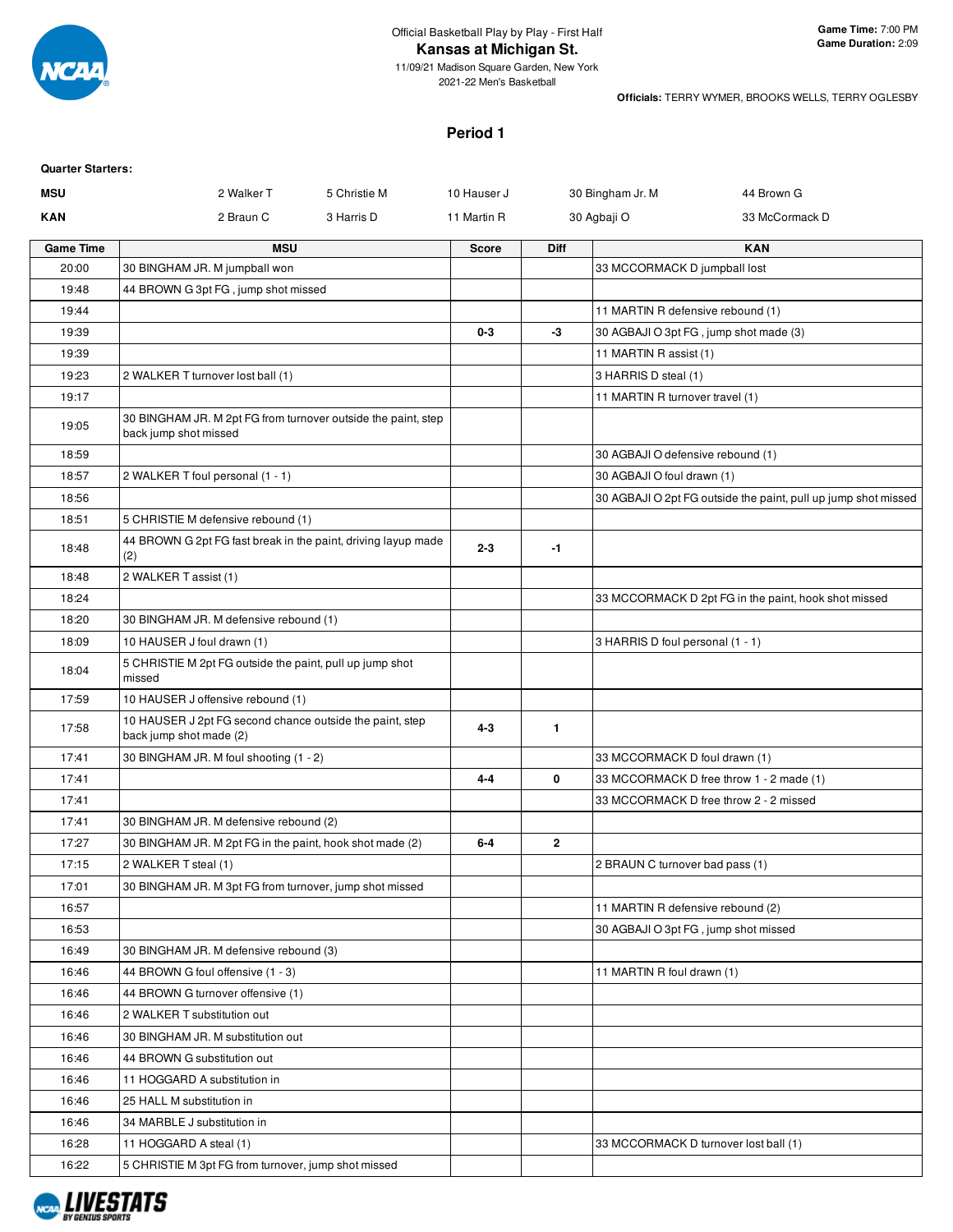

## Official Basketball Play by Play - First Half **Kansas at Michigan St.**

11/09/21 Madison Square Garden, New York 2021-22 Men's Basketball

| <b>Game Time</b> | <b>MSU</b>                                                               | <b>Score</b>  | Diff           | <b>KAN</b>                                                     |
|------------------|--------------------------------------------------------------------------|---------------|----------------|----------------------------------------------------------------|
| 16:15            |                                                                          |               |                | 30 AGBAJI O defensive rebound (2)                              |
| 16:10            |                                                                          |               |                | 33 MCCORMACK D substitution out                                |
| 16:10            |                                                                          |               |                | 44 LIGHTFOOT M substitution in                                 |
| 16:01            |                                                                          | 6-6           | 0              | 44 LIGHTFOOT M 2pt FG in the paint, layup made (2)             |
| 16:01            |                                                                          |               |                | 30 AGBAJI O assist (1)                                         |
| 15:48            | 34 MARBLE J foul drawn (1)                                               |               |                | 44 LIGHTFOOT M foul personal (1 - 2)                           |
| 15:48            |                                                                          | Timeout media |                |                                                                |
| 15:42            | 10 HAUSER J 2pt FG outside the paint, jump shot missed                   |               |                |                                                                |
| 15:40            |                                                                          |               |                | defensive dead ball rebound (1)                                |
| 15:26            |                                                                          |               |                | 2 BRAUN C 3pt FG, jump shot missed                             |
| 15:22            | 25 HALL M defensive rebound (1)                                          |               |                |                                                                |
| 15:20            | 11 HOGGARD A 2pt FG fast break in the paint, driving layup<br>made $(2)$ | 8-6           | $\overline{2}$ |                                                                |
| 15:20            | 11 HOGGARD A foul drawn (1)                                              |               |                | 11 MARTIN R foul shooting (1 - 3)                              |
| 15:20            |                                                                          |               |                | 2 BRAUN C substitution out                                     |
| 15:20            |                                                                          |               |                | 11 MARTIN R substitution out                                   |
| 15:20            |                                                                          |               |                | 1 YESUFU J substitution in                                     |
| 15:20            |                                                                          |               |                | 55 COLEMAN-LANDS J substitution in                             |
| 15:20            | 11 HOGGARD A free throw fast break 1 - 1 missed                          |               |                |                                                                |
| 15:20            |                                                                          |               |                | 44 LIGHTFOOT M defensive rebound (1)                           |
| 15:12            |                                                                          | $8 - 8$       | 0              | 3 HARRIS D 2pt FG in the paint, driving layup made (2)         |
| 14:50            | 34 MARBLE J 2pt FG in the paint, hook shot made (2)                      | $10 - 8$      | $\mathbf{2}$   |                                                                |
| 14:38            |                                                                          | $10 - 10$     | 0              | 44 LIGHTFOOT M 2pt FG in the paint, layup made (4)             |
| 14:38            |                                                                          |               |                | 55 COLEMAN-LANDS J assist (1)                                  |
| 14:31            | 10 HAUSER J foul offensive (1 - 4)                                       |               |                | 55 COLEMAN-LANDS J foul drawn (1)                              |
| 14:31            | 10 HAUSER J turnover offensive (1)                                       |               |                |                                                                |
| 14:31            | 10 HAUSER J substitution out                                             |               |                |                                                                |
| 14:31            | 44 BROWN G substitution in                                               |               |                |                                                                |
| 14:13            |                                                                          |               |                | 1 YESUFU J 3pt FG from turnover, jump shot missed              |
| 14:09            | 11 HOGGARD A defensive rebound (1)                                       |               |                |                                                                |
| 14:00            | 34 MARBLE J 2pt FG in the paint, driving layup made (4)                  | $12 - 10$     | $\mathbf{2}$   |                                                                |
| 13:47            |                                                                          | $12 - 13$     | -1             | 30 AGBAJI O 3pt FG, jump shot made (6)                         |
| 13:36            | 5 CHRISTIE M 2pt FG outside the paint, pull up jump shot<br>missed       |               |                |                                                                |
| 13:32            |                                                                          |               |                | 44 LIGHTFOOT M defensive rebound (2)                           |
| 13:23            |                                                                          |               |                | 30 AGBAJI O 2pt FG outside the paint, pull up jump shot missed |
| 13:18            | 34 MARBLE J defensive rebound (1)                                        |               |                |                                                                |
| 13:01            | 5 CHRISTIE M 3pt FG, jump shot made (3)                                  | $15 - 13$     | $\mathbf{2}$   |                                                                |
| 13:01            | 11 HOGGARD A assist (1)                                                  |               |                |                                                                |
| 12:38            |                                                                          |               |                | 55 COLEMAN-LANDS J 3pt FG, jump shot missed                    |
| 12:34            |                                                                          |               |                | 3 HARRIS D offensive rebound (1)                               |
| 12:29            |                                                                          |               |                | 30 AGBAJI O 3pt FG second chance, jump shot missed             |
| 12:25            | 34 MARBLE J defensive rebound (2)                                        |               |                |                                                                |
| 12:07            | 44 BROWN G 2pt FG outside the paint, pull up jump shot<br>missed         |               |                |                                                                |
| 11:59            |                                                                          |               |                | 3 HARRIS D defensive rebound (2)                               |
| 11:58            |                                                                          | $15 - 16$     | $-1$           | 55 COLEMAN-LANDS J 3pt FG, jump shot made (3)                  |
| 11:58            |                                                                          |               |                | 3 HARRIS D assist (1)                                          |
| 11:32            | 11 HOGGARD A 2pt FG outside the paint, step back jump shot<br>made $(4)$ | 17-16         | 1.             |                                                                |

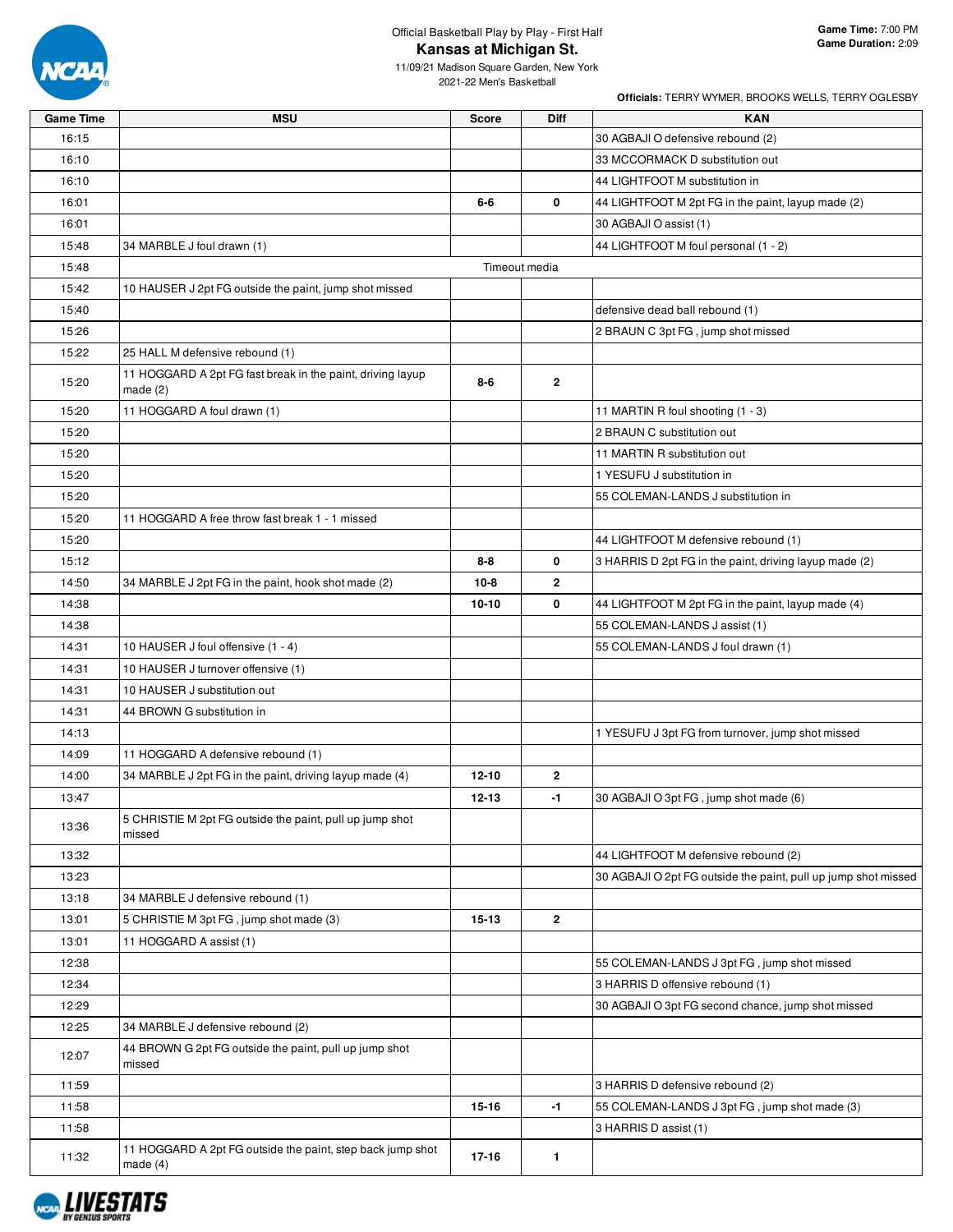

## Official Basketball Play by Play - First Half **Kansas at Michigan St.**

11/09/21 Madison Square Garden, New York 2021-22 Men's Basketball

| <b>Game Time</b> | <b>MSU</b>                                               | <b>Score</b>  | Diff         | <b>KAN</b>                                                             |
|------------------|----------------------------------------------------------|---------------|--------------|------------------------------------------------------------------------|
| 11:21            | 34 MARBLE J foul personal (1 - 5)                        |               |              | 30 AGBAJI O foul drawn (2)                                             |
| 11:21            |                                                          | Timeout media |              |                                                                        |
| 11:21            | 5 CHRISTIE M substitution out                            |               |              |                                                                        |
| 11:21            | 11 HOGGARD A substitution out                            |               |              |                                                                        |
| 11:21            | 34 MARBLE J substitution out                             |               |              |                                                                        |
| 11:21            | 2 WALKER T substitution in                               |               |              |                                                                        |
| 11:21            | 3 AKINS J substitution in                                |               |              |                                                                        |
| 11:21            | 30 BINGHAM JR. M substitution in                         |               |              |                                                                        |
| 11:21            |                                                          |               |              | 3 HARRIS D substitution out                                            |
| 11:21            |                                                          |               |              | 30 AGBAJI O substitution out                                           |
| 11:21            |                                                          |               |              | 44 LIGHTFOOT M substitution out                                        |
| 11:21            |                                                          |               |              | 2 BRAUN C substitution in                                              |
| 11:21            |                                                          |               |              | 11 MARTIN R substitution in                                            |
| 11:21            |                                                          |               |              | 33 MCCORMACK D substitution in                                         |
| 11:01            |                                                          | $17 - 18$     | $-1$         | 33 MCCORMACK D 2pt FG in the paint, layup made (3)                     |
| 10:50            | 2 WALKER T foul drawn (1)                                |               |              | 1 YESUFU J foul personal (1 - 4)                                       |
| 10:36            | 2 WALKER T turnover bad pass (2)                         |               |              |                                                                        |
| 10:22            | 2 WALKER T foul shooting (2 - 6)                         |               |              | 33 MCCORMACK D foul drawn (2)                                          |
| 10:22            |                                                          |               |              | 33 MCCORMACK D free throw 1 - 2 missed                                 |
| 10:22            |                                                          |               |              | offensive dead ball rebound (2)                                        |
| 10:22            | 2 WALKER T substitution out                              |               |              |                                                                        |
| 10:22            | 11 HOGGARD A substitution in                             |               |              |                                                                        |
| 10:22            |                                                          | 17-19         | $-2$         | 33 MCCORMACK D free throw 2 - 2 made (4)                               |
| 10:01            | 30 BINGHAM JR. M 2pt FG in the paint, hook shot made (4) | 19-19         | 0            |                                                                        |
| 10:01            | 11 HOGGARD A assist (2)                                  |               |              |                                                                        |
| 09:43            |                                                          |               |              | 33 MCCORMACK D 2pt FG in the paint, hook shot missed                   |
| 09:40            | 30 BINGHAM JR. M defensive rebound (4)                   |               |              |                                                                        |
| 09:33            | 11 HOGGARD A 2pt FG in the paint, driving layup blocked  |               |              |                                                                        |
| 09:33            |                                                          |               |              | 33 MCCORMACK D block (1)                                               |
| 09:26            |                                                          |               |              | 2 BRAUN C defensive rebound (1)                                        |
| 09:27            |                                                          |               |              | 2 BRAUN C 2pt FG in the paint, driving layup missed                    |
| 09:27            |                                                          |               |              | offensive dead ball rebound (3)                                        |
| 09:27            | 44 BROWN G foul drawn (1)                                |               |              | 33 MCCORMACK D foul loose ball (1 - 5)                                 |
| 09:25            |                                                          |               |              | 55 COLEMAN-LANDS J substitution out                                    |
| 09:25            |                                                          |               |              | 30 AGBAJI O substitution in                                            |
| 09:11            | 3 AKINS J turnover lost ball (1)                         |               |              | 2 BRAUN C steal (1)                                                    |
|                  |                                                          |               |              | 2 BRAUN C 2pt FG fast break from turnover in the paint, dunk,          |
| 09:03            |                                                          | 19-21         | $-2$         | made $(2)$                                                             |
| 08:52            |                                                          |               |              | 1 YESUFU J substitution out                                            |
| 08:52            |                                                          |               |              | 3 HARRIS D substitution in                                             |
| 08:45            | 3 AKINS J 3pt FG, jump shot missed                       |               |              |                                                                        |
| 08:40            | 30 BINGHAM JR. M offensive rebound (5)                   |               |              |                                                                        |
| 08:38            | 25 HALL M turnover lost ball (1)                         |               |              |                                                                        |
| 08:38            | 44 BROWN G substitution out                              |               |              |                                                                        |
| 08:38            | 5 CHRISTIE M substitution in                             |               |              |                                                                        |
| 08:21            |                                                          |               |              | 33 MCCORMACK D 2pt FG from turnover in the paint, hook shot<br>blocked |
| 08:21            | 30 BINGHAM JR. M block (1)                               |               |              |                                                                        |
| 08:15            | 25 HALL M defensive rebound (2)                          |               |              |                                                                        |
| 08:13            | 5 CHRISTIE M 3pt FG fast break, jump shot made (6)       | 22-21         | $\mathbf{1}$ |                                                                        |
|                  |                                                          |               |              |                                                                        |

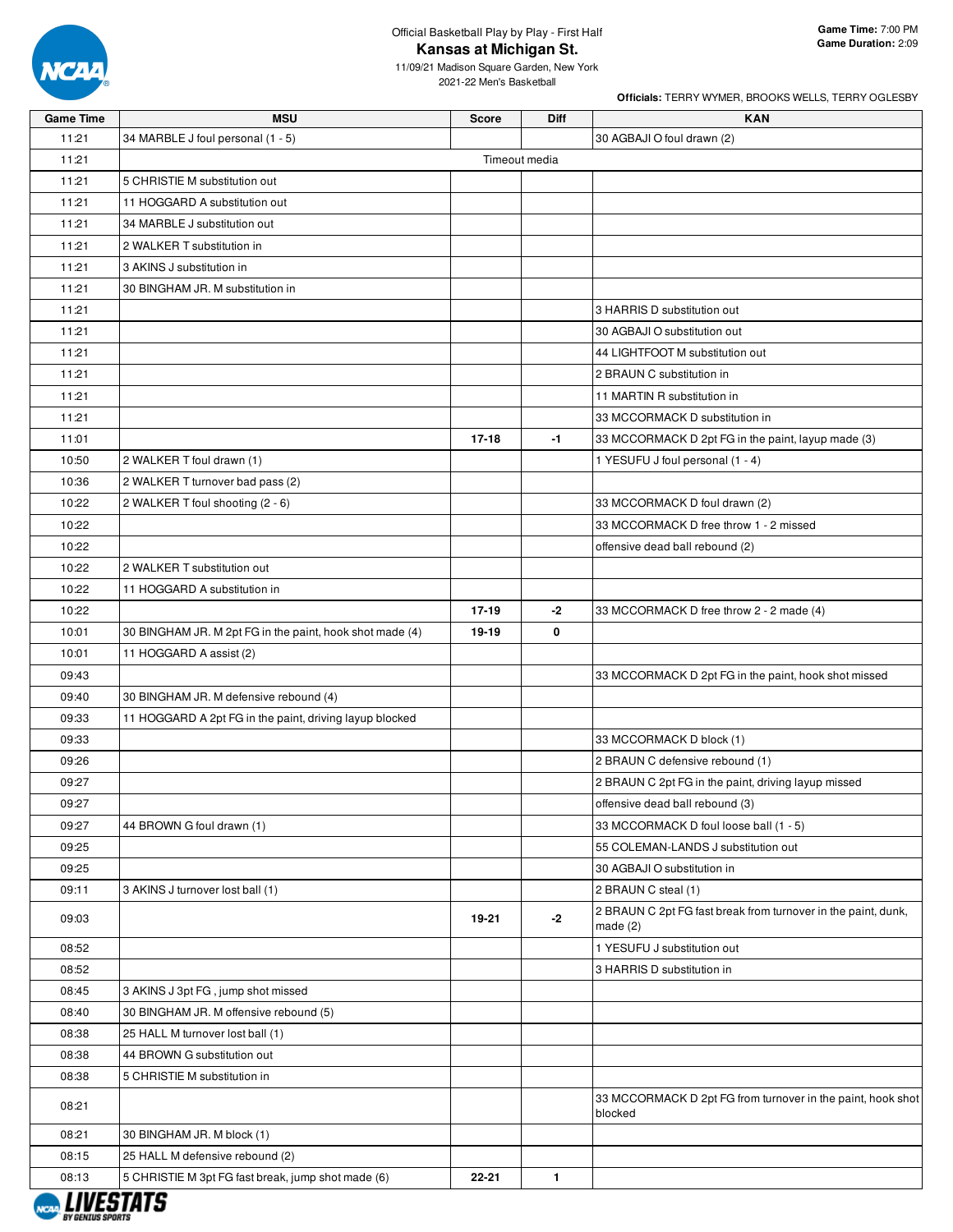

**Officials:** TERRY WYMER, BROOKS WELLS, TERRY OGLESBY

11/09/21 Madison Square Garden, New York 2021-22 Men's Basketball

| <b>Game Time</b> | <b>MSU</b>                                                              | <b>Score</b>  | Diff           | <b>KAN</b>                                                                  |
|------------------|-------------------------------------------------------------------------|---------------|----------------|-----------------------------------------------------------------------------|
| 08:13            | 11 HOGGARD A assist (3)                                                 |               |                |                                                                             |
| 07:56            |                                                                         |               |                | 33 MCCORMACK D turnover travel (2)                                          |
| 07:56            |                                                                         | Timeout media |                |                                                                             |
| 07:56            | 3 AKINS J substitution out                                              |               |                |                                                                             |
| 07:56            | 25 HALL M substitution out                                              |               |                |                                                                             |
| 07:56            | 30 BINGHAM JR. M substitution out                                       |               |                |                                                                             |
| 07:56            | 10 HAUSER J substitution in                                             |               |                |                                                                             |
| 07:56            | 34 MARBLE J substitution in                                             |               |                |                                                                             |
| 07:56            | 44 BROWN G substitution in                                              |               |                |                                                                             |
| 07:56            |                                                                         |               |                | 33 MCCORMACK D substitution out                                             |
| 07:56            |                                                                         |               |                | 44 LIGHTFOOT M substitution in                                              |
| 07:43            | 34 MARBLE J turnover lost ball (1)                                      |               |                |                                                                             |
| 07:22            | 44 BROWN G steal (1)                                                    |               |                | 11 MARTIN R turnover lost ball (2)                                          |
| 07:17            | 34 MARBLE J foul drawn (2)                                              |               |                | 44 LIGHTFOOT M foul personal (2 - 6)                                        |
| 07:17            |                                                                         |               |                | 44 LIGHTFOOT M substitution out                                             |
| 07:17            |                                                                         |               |                | 21 CLEMENCE Z substitution in                                               |
| 07:09            | 5 CHRISTIE M 2pt FG from turnover in the paint, driving layup<br>missed |               |                |                                                                             |
| 07:02            | 10 HAUSER J offensive rebound (2)                                       |               |                |                                                                             |
|                  | 10 HAUSER J 2pt FG from turnover second chance in the paint,            |               |                |                                                                             |
| 07:02            | layup made (4)                                                          | 24-21         | 3              |                                                                             |
| 06:58            | 10 HAUSER J substitution out                                            |               |                |                                                                             |
| 06:58            | 25 HALL M substitution in                                               |               |                |                                                                             |
| 06:45            | 44 BROWN G foul shooting (2 - 7)                                        |               |                | 30 AGBAJI O foul drawn (3)                                                  |
| 06:44            |                                                                         | 24-22         | $\overline{2}$ | 30 AGBAJI O free throw 1 - 2 made (7)                                       |
| 06:44            | 44 BROWN G substitution out                                             |               |                |                                                                             |
| 06:44            | 3 AKINS J substitution in                                               |               |                |                                                                             |
| 06:44            |                                                                         | 24-23         | $\mathbf{1}$   | 30 AGBAJI O free throw 2 - 2 made (8)                                       |
| 06:33            | 11 HOGGARD A turnover lost ball (1)                                     |               |                | 21 CLEMENCE Z steal (1)                                                     |
| 06:25            |                                                                         | 24-25         | $-1$           | 30 AGBAJI O 2pt FG from turnover in the paint, driving layup<br>made $(10)$ |
| 06:19            | 34 MARBLE J foul drawn (3)                                              |               |                | 21 CLEMENCE Z foul personal (1 - 7)                                         |
| 06:19            | 34 MARBLE J 1&1 free throw 1 missed                                     |               |                |                                                                             |
| 06:19            |                                                                         |               |                | 21 CLEMENCE Z defensive rebound (1)                                         |
| 06:08            |                                                                         |               |                | 30 AGBAJI O 3pt FG, pull up jump shot missed                                |
| 06:02            | 3 AKINS J defensive rebound (1)                                         |               |                |                                                                             |
| 05:43            | 5 CHRISTIE M turnover bad pass (1)                                      |               |                | 21 CLEMENCE Z steal (2)                                                     |
| 05:35            |                                                                         | 24-28         | $-4$           | 21 CLEMENCE Z 3pt FG from turnover, jump shot made (3)                      |
| 05:35            |                                                                         |               |                | 11 MARTIN R assist (2)                                                      |
| 05:28            | 11 HOGGARD A 2pt FG in the paint, driving layup missed                  |               |                |                                                                             |
| 05:22            | 34 MARBLE J offensive rebound (3)                                       |               |                |                                                                             |
| 05:22            | 34 MARBLE J 2pt FG second chance in the paint, layup made<br>(6)        | 26-28         | -2             |                                                                             |
| 05:14            | 25 HALL M foul personal (1 - 8)                                         |               |                | 21 CLEMENCE Z foul drawn (1)                                                |
| 05:14            |                                                                         |               |                | 11 MARTIN R substitution out                                                |
| 05:14            |                                                                         |               |                | 0 PETTIFORD B substitution in                                               |
| 05:14            |                                                                         | 26-29         | -3             | 21 CLEMENCE Z 1&1 free throw 1 made (4)                                     |
| 05:14            | 34 MARBLE J substitution out                                            |               |                |                                                                             |
| 05:14            | 22 SISSOKO M substitution in                                            |               |                |                                                                             |
| 05:14            |                                                                         | 26-30         | $-4$           | 21 CLEMENCE Z 1&1 free throw 2 made (5)                                     |

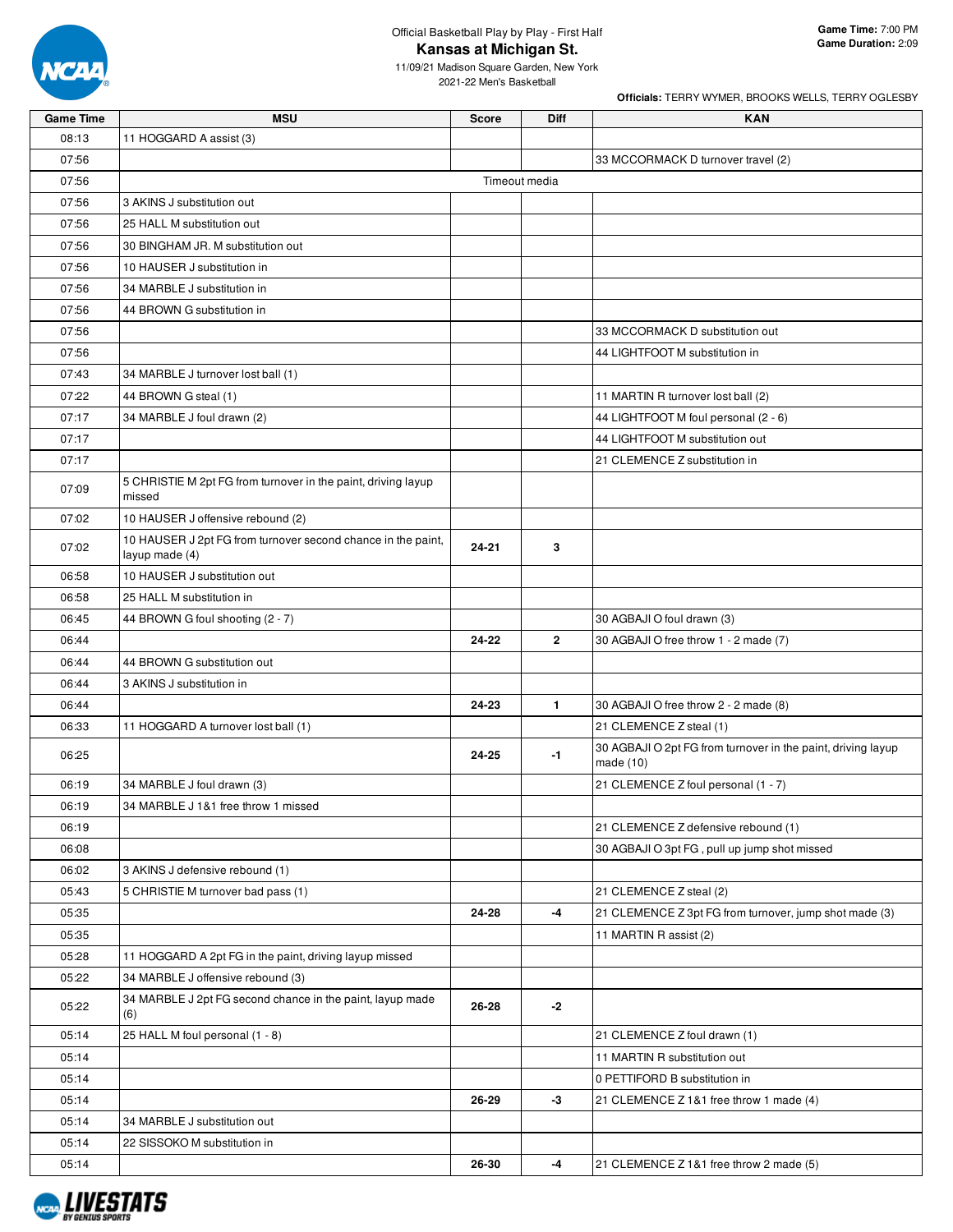

## Official Basketball Play by Play - First Half **Kansas at Michigan St.**

11/09/21 Madison Square Garden, New York 2021-22 Men's Basketball

| <b>Game Time</b> | <b>MSU</b>                                                               |              | Diff          | <b>KAN</b>                                                                 |
|------------------|--------------------------------------------------------------------------|--------------|---------------|----------------------------------------------------------------------------|
| 04:51            | 22 SISSOKO M foul drawn (1)                                              | <b>Score</b> |               | 21 CLEMENCE Z foul shooting (2 - 8)                                        |
| 04:51            | 22 SISSOKO M free throw 1 - 2 missed                                     |              |               |                                                                            |
| 04:51            | offensive dead ball rebound (1)                                          |              |               |                                                                            |
| 04:51            | 22 SISSOKO M free throw 2 - 2 made (1)                                   | 27-30        | $-3$          |                                                                            |
| 04:33            |                                                                          |              |               | 2 BRAUN C 3pt FG, jump shot missed                                         |
| 04:30            | 3 AKINS J defensive rebound (2)                                          |              |               |                                                                            |
| 04:25            | 11 HOGGARD A 2pt FG in the paint, driving layup made (6)                 | 29-30        | $-1$          |                                                                            |
| 04:13            |                                                                          |              |               | 21 CLEMENCE Z 3pt FG, jump shot missed                                     |
| 04:10            | 5 CHRISTIE M defensive rebound (2)                                       |              |               |                                                                            |
| 03:46            | 11 HOGGARD A 2pt FG in the paint, driving layup made (8)                 | 31-30        | 1.            |                                                                            |
| 03:31            |                                                                          | $31 - 32$    | $-1$          | 21 CLEMENCE Z 2pt FG in the paint, layup made (7)                          |
| 03:31            |                                                                          |              |               | 0 PETTIFORD B assist (1)                                                   |
| 03:03            | 5 CHRISTIE M 3pt FG, jump shot missed                                    |              |               |                                                                            |
| 03:00            |                                                                          |              |               | defensive dead ball rebound (4)                                            |
| 03:00            |                                                                          |              | Timeout media |                                                                            |
| 03:00            | 22 SISSOKO M substitution out                                            |              |               |                                                                            |
| 03:00            | 25 HALL M substitution out                                               |              |               |                                                                            |
| 03:00            | 10 HAUSER J substitution in                                              |              |               |                                                                            |
| 03:00            | 30 BINGHAM JR. M substitution in                                         |              |               |                                                                            |
| 03:00            |                                                                          |              |               | 2 BRAUN C substitution out                                                 |
| 03:00            |                                                                          |              |               | 21 CLEMENCE Z substitution out                                             |
| 03:00            |                                                                          |              |               | 33 MCCORMACK D substitution in                                             |
| 03:00            |                                                                          |              |               | 55 COLEMAN-LANDS J substitution in                                         |
|                  |                                                                          |              |               | 55 COLEMAN-LANDS J 2pt FG outside the paint, jump shot                     |
| 02:41            |                                                                          |              |               | missed                                                                     |
| 02:39            | defensive dead ball rebound (2)                                          |              |               |                                                                            |
| 02:25            | 5 CHRISTIE M 2pt FG in the paint, driving layup missed                   |              |               |                                                                            |
| 02:22            |                                                                          |              |               | 3 HARRIS D defensive rebound (3)                                           |
| 02:16            |                                                                          |              |               | 55 COLEMAN-LANDS J turnover travel (1)                                     |
| 02:01            | 5 CHRISTIE M turnover out of bounds (2)                                  |              |               |                                                                            |
| 01:49            |                                                                          | 31-34        | -3            | 3 HARRIS D 2pt FG from turnover in the paint, hook shot made<br>(4)        |
| 01:24            | 3 AKINS J 2pt FG outside the paint, pull up jump shot missed             |              |               |                                                                            |
| 01:20            |                                                                          |              |               | 0 PETTIFORD B defensive rebound (1)                                        |
| 01:18            |                                                                          | 31-36        | -5            | 0 PETTIFORD B 2pt FG fast break outside the paint, jump shot<br>made $(2)$ |
| 01:18            | 11 HOGGARD A foul shooting (1 - 9)                                       |              |               | 0 PETTIFORD B foul drawn (1)                                               |
| 01:18            |                                                                          | 31-37        | -6            | 0 PETTIFORD B free throw fast break 1 - 1 made (3)                         |
| 01:15            | Timeout 30 Sec                                                           |              |               |                                                                            |
| 00:53            | 30 BINGHAM JR. M 2pt FG outside the paint, step back jump<br>shot missed |              |               |                                                                            |
| 00:51            | 3 AKINS J offensive rebound (3)                                          |              |               |                                                                            |
| 00:51            | 3 AKINS J 2pt FG second chance in the paint, layup missed                |              |               |                                                                            |
| 00:51            | offensive dead ball rebound (3)                                          |              |               |                                                                            |
| 00:51            | 3 AKINS J foul drawn (1)                                                 |              |               | 30 AGBAJI O foul shooting (1 - 9)                                          |
| 00:51            | 3 AKINS J free throw 1 - 2 missed                                        |              |               |                                                                            |
| 00:51            | offensive dead ball rebound (4)                                          |              |               |                                                                            |
| 00:51            | 30 BINGHAM JR. M substitution out                                        |              |               |                                                                            |
| 00:51            | 34 MARBLE J substitution in                                              |              |               |                                                                            |
| 00:51            | 10 HAUSER J substitution out                                             |              |               |                                                                            |

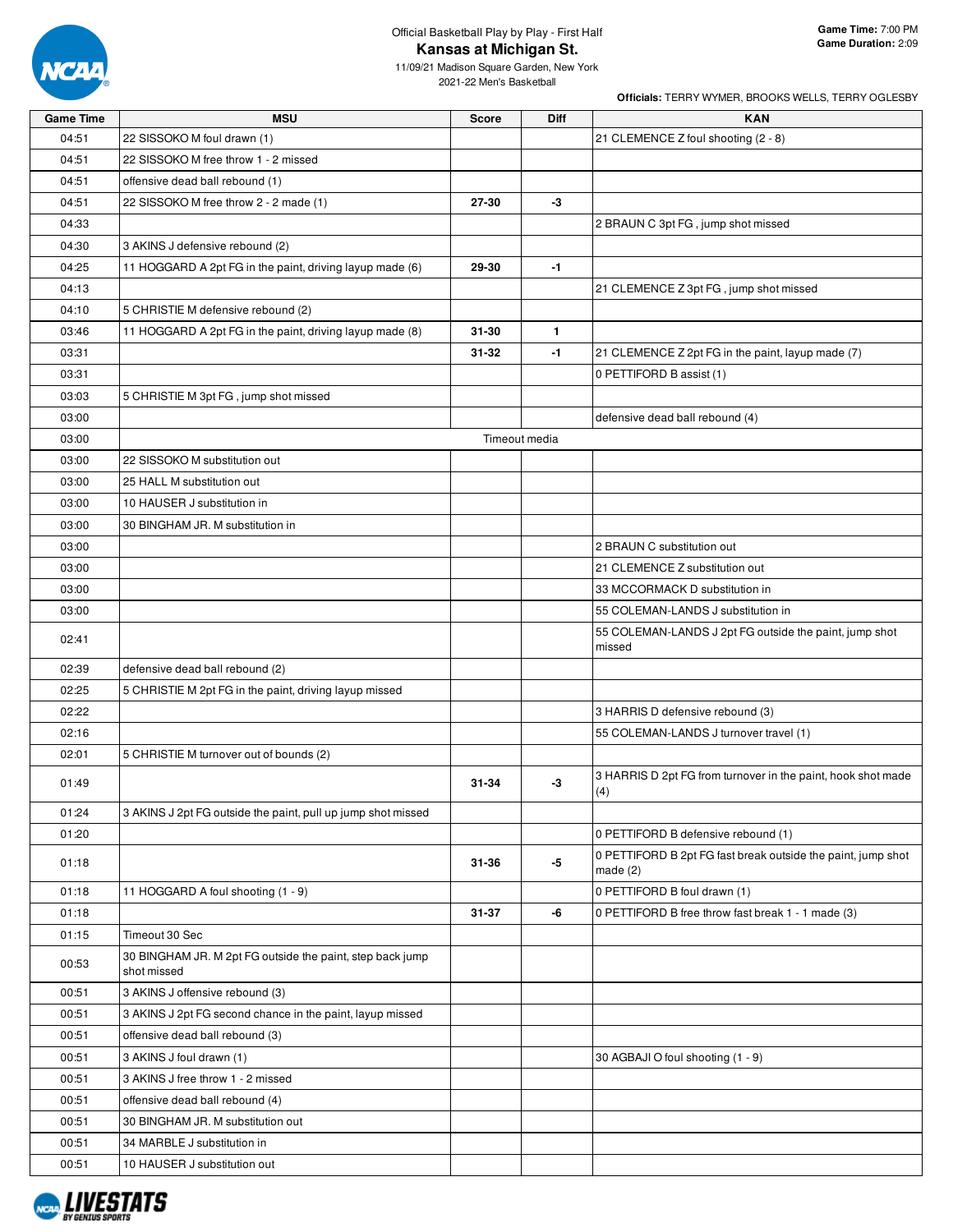

## Official Basketball Play by Play - First Half **Kansas at Michigan St.**

11/09/21 Madison Square Garden, New York 2021-22 Men's Basketball

| <b>Game Time</b> | <b>MSU</b>                                              | <b>Score</b>         | <b>Diff</b> | <b>KAN</b>                                             |  |  |  |  |
|------------------|---------------------------------------------------------|----------------------|-------------|--------------------------------------------------------|--|--|--|--|
| 00:51            | 25 HALL M substitution in                               |                      |             |                                                        |  |  |  |  |
| 00:51            |                                                         |                      |             | 55 COLEMAN-LANDS J substitution out                    |  |  |  |  |
| 00:51            |                                                         |                      |             | 2 BRAUN C substitution in                              |  |  |  |  |
| 00:51            | 3 AKINS J free throw 2 - 2 made (1)                     | 32-37                | -5          |                                                        |  |  |  |  |
| 00:36            |                                                         |                      |             | 3 HARRIS D 2pt FG outside the paint, jump shot blocked |  |  |  |  |
| 00:36            | 34 MARBLE J block (1)                                   |                      |             |                                                        |  |  |  |  |
| 00:30            | 34 MARBLE J defensive rebound (4)                       |                      |             |                                                        |  |  |  |  |
| 00:09            | 11 HOGGARD A turnover lost ball (2)                     |                      |             | 3 HARRIS D steal (2)                                   |  |  |  |  |
| 00:04            | 3 AKINS J foul shooting (1 - 10)                        |                      |             | 30 AGBAJI O foul drawn (4)                             |  |  |  |  |
| 00:04            |                                                         | 32-38                | -6          | 30 AGBAJI O free throw fast break 1 - 2 made (11)      |  |  |  |  |
| 00:04            |                                                         |                      |             | 33 MCCORMACK D substitution out                        |  |  |  |  |
| 00:04            |                                                         |                      |             | 24 ADAMS, JR. K substitution in                        |  |  |  |  |
| 00:04            | 3 AKINS J substitution out                              |                      |             |                                                        |  |  |  |  |
| 00:04            | 10 HAUSER J substitution in                             |                      |             |                                                        |  |  |  |  |
| 00:04            |                                                         | 32-39                | $-7$        | 30 AGBAJI O free throw fast break 2 - 2 made (12)      |  |  |  |  |
| 00:00            | 11 HOGGARD A 2pt FG in the paint, driving layup blocked |                      |             |                                                        |  |  |  |  |
| 00:00            |                                                         |                      |             | 24 ADAMS, JR. K block (1)                              |  |  |  |  |
| 00:00            | offensive dead ball rebound (5)                         |                      |             |                                                        |  |  |  |  |
|                  |                                                         | <b>END OF PERIOD</b> |             |                                                        |  |  |  |  |
|                  | <b>MSU 32-39 KAN</b>                                    |                      |             |                                                        |  |  |  |  |

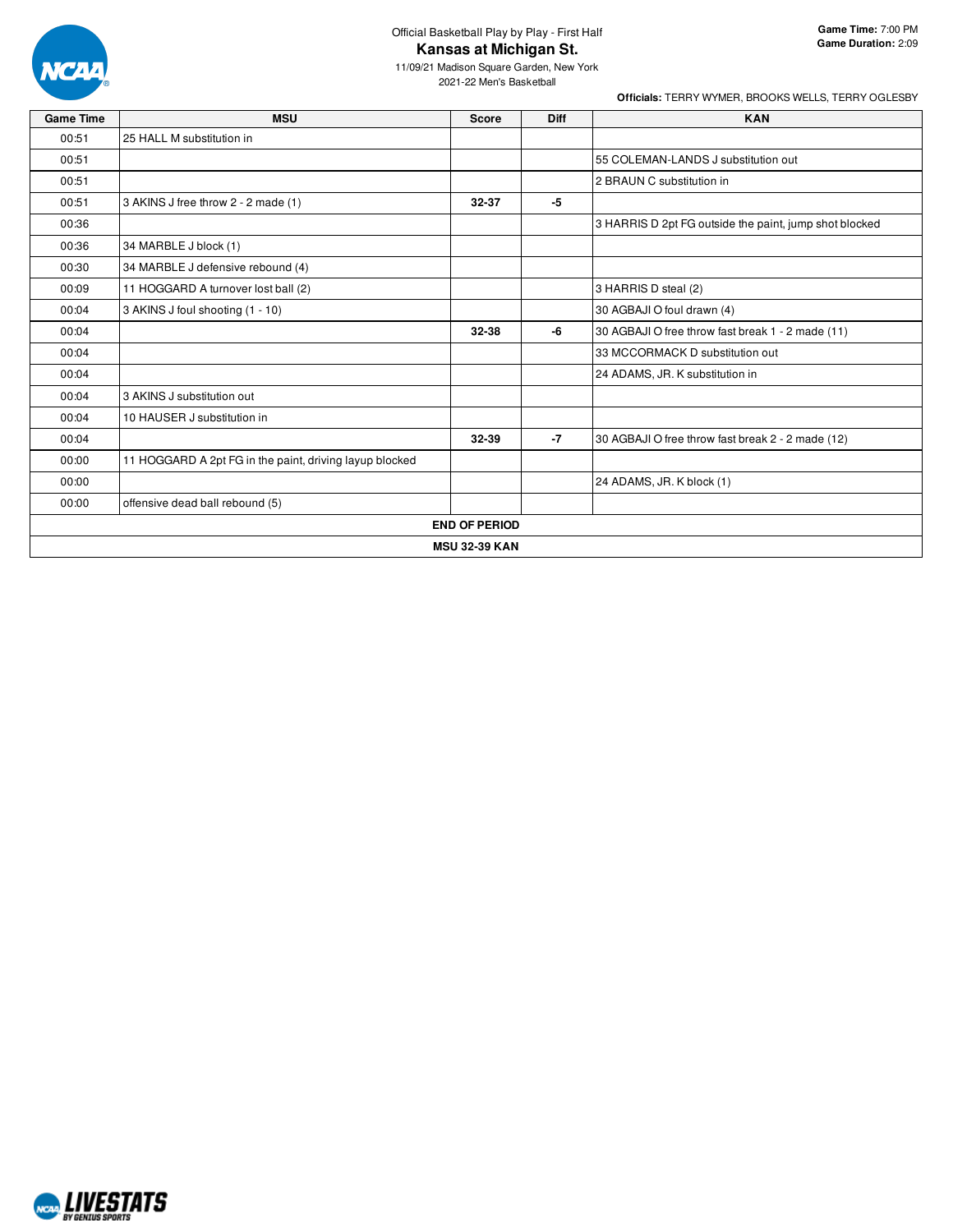

#### Official Basketball Box Score - First Half **Kansas at Michigan St.**

11/09/21 Madison Square Garden, New York 2021-22 Men's Basketball

**Shooting By Period 1 st FG%** 13-29 44.8% **3PT%** 4-12 33.3% **FT%** 9-11 81.8% **GM FG%** 13-29 44.8% **3PT%** 4-12 33.3% **FT%** 9-11 81.8% Dead Ball Rebounds: 2, 2

**Officials:** TERRY WYMER, BROOKS WELLS, TERRY OGLESBY

|               | Kansas - 39            |   |       |           |          |           |          |                |                 |                |              |          |                |              |   |                |               |       |
|---------------|------------------------|---|-------|-----------|----------|-----------|----------|----------------|-----------------|----------------|--------------|----------|----------------|--------------|---|----------------|---------------|-------|
|               |                        |   |       | <b>FG</b> | 3P       | <b>FT</b> |          |                | <b>Rebounds</b> |                | <b>Fouls</b> | TP       |                | AS TO ST     |   |                | <b>Blocks</b> | $+/-$ |
|               | NO. Name               |   | Min   | M-A       | M-A      | M-A       | OR.      | <b>DR</b>      | <b>TOT</b>      | <b>PF</b>      | <b>FD</b>    |          |                |              |   | <b>BS</b>      | <b>BA</b>     |       |
| 33            | David McCormack        | F | 10:11 | 1-4       | $0 - 0$  | $2 - 4$   | 0        | 0              | 0               |                | 2            | 4        | $\Omega$       | 2            | 0 |                |               | 3     |
| 2             | Christian Braun        | G | 13:53 | $1 - 4$   | $0 - 2$  | $0 - 0$   | $\Omega$ | $\mathbf{1}$   | 1               | $\Omega$       | 0            | 2        | $\Omega$       |              |   | 0              | 0             | 1     |
| 3             | Dajuan Harris          | G | 17:31 | $2 - 3$   | $0 - 0$  | $0 - 0$   |          | $\overline{2}$ | 3               | 1              | 0            | 4        |                | 0            | 2 | 0              |               | 4     |
| 11            | Remy Martin            | G | 10:47 | $0 - 0$   | $0 - 0$  | $0 - 0$   | $\Omega$ | $\mathcal{P}$  | $\overline{c}$  |                |              | 0        | $\overline{2}$ | 2            | 0 | 0              | 0             | 1     |
| 30            | Ochai Agbaji           | G | 18:04 | $3 - 8$   | $2 - 5$  | $4 - 4$   | $\Omega$ | 2              | $\overline{2}$  | 1              | 4            | 12       |                | $\mathbf{0}$ | 0 | 0              | 0             | 6     |
| 44            | Mitch Lightfoot        |   | 05:28 | $2 - 2$   | $0 - 0$  | $0 - 0$   | $\Omega$ | $\overline{2}$ | $\overline{c}$  | 2              | 0            | 4        | $\Omega$       | $\mathbf 0$  | 0 | 0              | 0             | 1     |
|               | Joseph Yesufu          |   | 06:28 | $0 - 1$   | $0 - 1$  | $0 - 0$   | $\Omega$ | 0              | 0               | 1              | 0            | $\Omega$ | $\Omega$       | $\mathbf{0}$ | 0 | $\Omega$       | 0             | 4     |
| 55            | Jalen Coleman-Lands    |   | 08:03 | $1-3$     | $1-2$    | $0 - 0$   | $\Omega$ | $\Omega$       | $\mathbf 0$     | $\Omega$       |              | 3        |                |              | 0 | 0              | 0             | 7     |
| 21            | Zach Clemence          |   | 04:17 | $2 - 3$   | $1-2$    | $2 - 2$   | $\Omega$ |                | 1               | $\overline{2}$ |              | 7        | $\Omega$       | $\mathbf{0}$ | 2 | 0              | 0             | 2     |
| 0             | <b>Bobby Pettiford</b> |   | 05:14 | $1 - 1$   | $0 - 0$  | $1 - 1$   | $\Omega$ |                | 1               | $\Omega$       |              | 3        |                | $\mathbf 0$  | 0 | 0              | 0             | 5     |
| 24            | KJ Adams, Jr.          |   | 00:04 | $0 - 0$   | $0-0$    | $0 - 0$   | $\Omega$ | 0              | 0               | $\Omega$       | 0            | 0        | $\Omega$       | $\mathbf{0}$ | 0 |                | 0             |       |
| Team          |                        |   |       |           |          |           | $\Omega$ | 0              | 0               |                |              | 0        |                | $\Omega$     |   |                |               |       |
| <b>Totals</b> |                        |   |       | 13-29     | $4 - 12$ | $9 - 11$  |          |                | 12              | 9              | 10           | 39       | 6              | 6            | 5 | $\overline{2}$ | 2             | 7     |

#### **Michigan St. - 32**

**Technical Fouls:**:NONE

|               |                          |       | FG      | 3Р            | FT            |           | <b>Rebounds</b> |            |          | <b>Fouls</b><br>ТP |          | <b>AS</b> | <b>TO</b> | <b>ST</b> | <b>Blocks</b>  |                | $+/-$ |
|---------------|--------------------------|-------|---------|---------------|---------------|-----------|-----------------|------------|----------|--------------------|----------|-----------|-----------|-----------|----------------|----------------|-------|
|               | NO. Name                 | Min   | M-A     | M-A           | M-A           | <b>OR</b> | <b>DR</b>       | <b>TOT</b> | PF       | <b>FD</b>          |          |           |           |           | <b>BS</b>      | <b>BA</b>      |       |
| 10            | Joey Hauser<br>F         | 08:39 | $2 - 3$ | $0-0$         | $0-0$         | 2         | $\Omega$        | 2          |          |                    | 4        | 0         |           | 0         | 0              | 0              | -4    |
| 30            | Marcus Bingham Jr.<br>F  | 08:47 | $2 - 5$ | $0 - 1$       | $0 - 0$       |           | 4               | 5          |          | $\mathbf 0$        | 4        | 0         | 0         | 0         |                | $\mathbf 0$    | -3    |
| 44            | Gabe Brown<br>F          | 10:19 | 1-3     | $0 - 1$       | $0-0$         | $\Omega$  | $\Omega$        | 0          | 2        |                    | 2        | 0         |           |           | 0              | 0              |       |
| 2             | <b>Tyson Walker</b><br>G | 04:13 | $0 - 0$ |               | $0 - 0 0 - 0$ | $\Omega$  | $\Omega$        | $\Omega$   | 2        |                    | 0        |           | 2         |           | 0              | $\mathbf 0$    | 0     |
| 5             | Max Christie<br>G        | 17:17 | $2 - 8$ | $2-4$         | $0-0$         | $\Omega$  | 2               | 2          | $\Omega$ | 0                  | 6        | 0         | 2         | 0         | 0              | 0              | -4    |
| 11            | A.J. Hoggard             | 15:47 | $4 - 7$ | $0 - 0 0 - 1$ |               | $\Omega$  |                 |            |          |                    | 8        | 3         | 2         |           | $\Omega$       | $\overline{c}$ | $-7$  |
| 25            | <b>Malik Hall</b>        | 13:40 | $0 - 0$ |               | $0-0$   0-0   | 0         | 2               | 2          |          | $\Omega$           | $\Omega$ | 0         |           | 0         | 0              | 0              | -6    |
| 34            | Julius Marble            | 08:59 | $3-3$   | $0 - 0 0 - 1$ |               |           | 3               | 4          |          | 3                  | 6        | 0         |           | 0         |                | $\Omega$       | -6    |
| 3             | Jaden Akins              | 10:05 | $0 - 3$ | $0 - 1$       | $1-2$         |           | $\overline{2}$  | 3          |          |                    |          | 0         |           | 0         | 0              | $\mathbf{0}$   | -8    |
| 22            | Mady Sissoko             | 02:14 | $0 - 0$ | $0-0$         | $1 - 2$       | 0         | $\Omega$        | $\Omega$   | 0        |                    |          | 0         | 0         | 0         | 0              | 0              | 2     |
| Team          |                          |       |         |               |               | $\Omega$  | $\Omega$        | 0          |          |                    | 0        |           | 0         |           |                |                |       |
| <b>Totals</b> |                          |       | $14-32$ | $2 - 7$       | $2 - 6$       | 5         | 14              | 19         | 10       | 9                  | 32       | 4         | 11        | 3         | $\overline{c}$ | 2              | $-7$  |
|               |                          |       |         |               |               |           |                 |            |          |                    |          |           |           |           |                |                |       |

|     | <b>Shooting By Period</b> |         |       |  |  |  |  |  |  |
|-----|---------------------------|---------|-------|--|--|--|--|--|--|
| 1st | FG%                       | 14-32   | 43.8% |  |  |  |  |  |  |
|     | 3PT%                      | $2 - 7$ | 28.6% |  |  |  |  |  |  |
|     | FT%                       | 2-6     | 33.3% |  |  |  |  |  |  |
|     | GM FG%                    | 14-32   | 43.8% |  |  |  |  |  |  |
|     | 3PT%                      | $2 - 7$ | 28.6% |  |  |  |  |  |  |
|     | FT%                       | $2-6$   | 33.3% |  |  |  |  |  |  |

Dead Ball Rebounds: 4, 1

|                                                          | <b>KAN</b> | <b>MSU</b>                   | <b>Points from</b>   |    | <b>KAN MSU</b> |            |     |                 | <b>Period by Period Scoring</b> |
|----------------------------------------------------------|------------|------------------------------|----------------------|----|----------------|------------|-----|-----------------|---------------------------------|
| <b>Biggest lead</b>                                      |            | $7(1st 0:04)$ 3 $(1st 7:02)$ |                      |    |                |            |     |                 |                                 |
|                                                          |            |                              | <b>Turnovers</b>     | 12 | 2              |            | 1st | 2 <sub>nd</sub> | TOT                             |
| Best Scoring Run $ 7(1^{\rm st}5:35) 5(1^{\rm st}7:02) $ |            |                              | <b>Paint</b>         | 16 | 20             |            |     |                 |                                 |
| <b>Lead Changes</b>                                      |            | 10                           | <b>Second Chance</b> |    |                | <b>KAN</b> | 39  | 48              | 87                              |
| Times Tied                                               |            | 5                            | <b>Fast Breaks</b>   | 9  |                | <b>MSU</b> | 32  | 42              | 74                              |
| Time with Lead                                           | 10:53      | 05:53                        | Bench                |    | 16             |            |     |                 |                                 |
|                                                          |            |                              |                      |    |                |            |     |                 |                                 |

**Technical Fouls:**:NONE

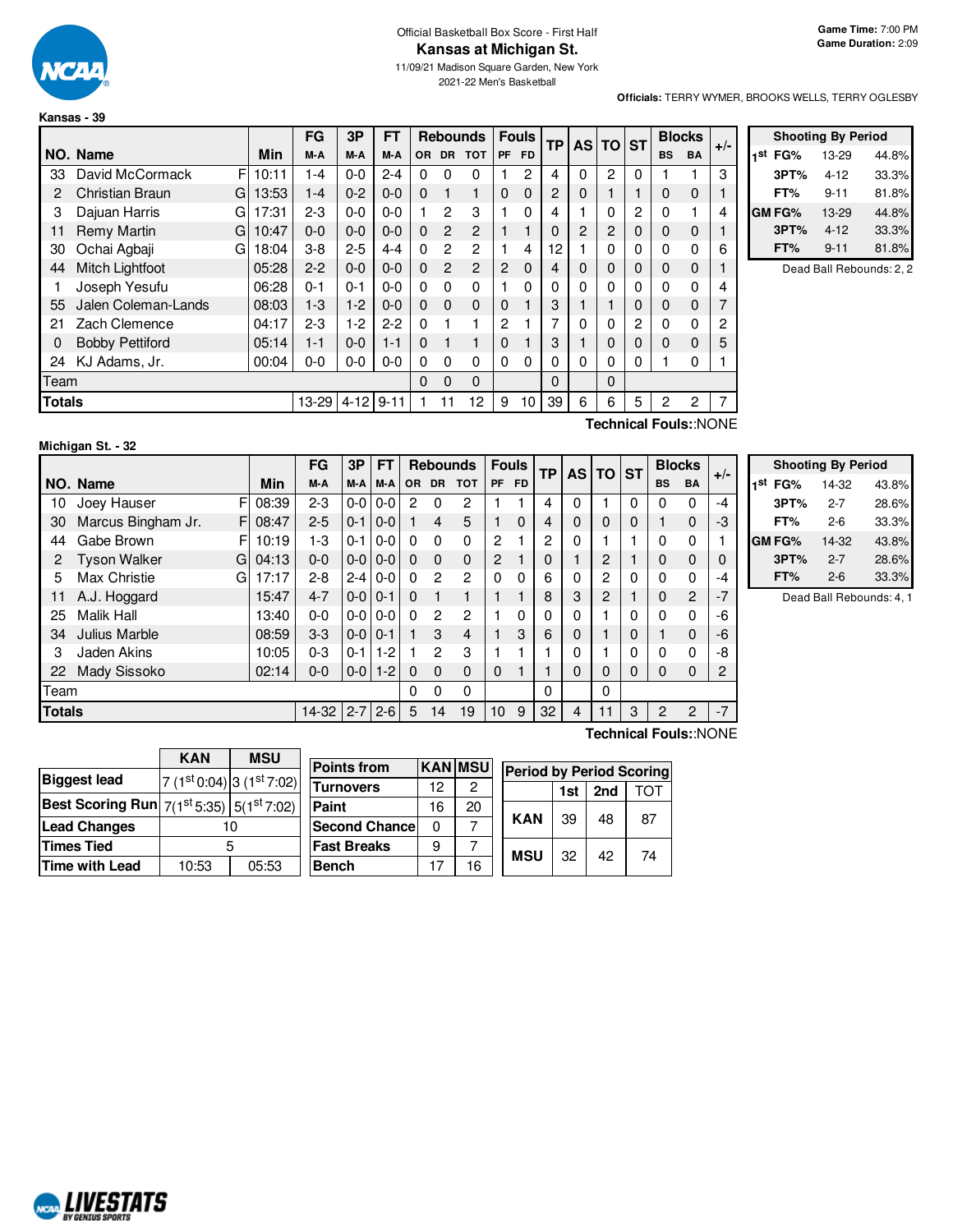

2021-22 Men's Basketball

**Officials:** TERRY WYMER, BROOKS WELLS, TERRY OGLESBY

#### **Period 2**

| <b>Quarter Starters:</b> |                                                                                  |              |              |             |                                        |                                                             |
|--------------------------|----------------------------------------------------------------------------------|--------------|--------------|-------------|----------------------------------------|-------------------------------------------------------------|
| <b>MSU</b>               | 2 Walker T                                                                       | 5 Christie M | 10 Hauser J  |             | 30 Bingham Jr. M                       | 44 Brown G                                                  |
| <b>KAN</b>               | 2 Braun C                                                                        | 3 Harris D   | 11 Martin R  |             | 30 Agbaji O                            | 33 McCormack D                                              |
| <b>Game Time</b>         | <b>MSU</b>                                                                       |              | <b>Score</b> | <b>Diff</b> |                                        | <b>KAN</b>                                                  |
| 20:00                    | 11 HOGGARD A substitution out                                                    |              |              |             |                                        |                                                             |
| 20:00                    | 25 HALL M substitution out                                                       |              |              |             |                                        |                                                             |
| 20:00                    | 34 MARBLE J substitution out                                                     |              |              |             |                                        |                                                             |
| 20:00                    | 2 WALKER T substitution in                                                       |              |              |             |                                        |                                                             |
| 20:00                    | 30 BINGHAM JR. M substitution in                                                 |              |              |             |                                        |                                                             |
| 20:00                    | 44 BROWN G substitution in                                                       |              |              |             |                                        |                                                             |
| 20:00                    |                                                                                  |              |              |             | 0 PETTIFORD B substitution out         |                                                             |
| 20:00                    |                                                                                  |              |              |             | 24 ADAMS, JR. K substitution out       |                                                             |
| 20:00                    |                                                                                  |              |              |             | 11 MARTIN R substitution in            |                                                             |
| 20:00                    |                                                                                  |              |              |             | 33 MCCORMACK D substitution in         |                                                             |
| 19:46                    |                                                                                  |              | $32 - 41$    | -9          |                                        | 33 MCCORMACK D 2pt FG in the paint, hook shot made (6)      |
| 19:29                    | 30 BINGHAM JR. M 2pt FG in the paint, driving layup made (6)                     |              | 34-41        | -7          |                                        |                                                             |
| 19:13                    |                                                                                  |              |              |             |                                        | 33 MCCORMACK D 2pt FG in the paint, hook shot missed        |
| 19:07                    |                                                                                  |              |              |             | 33 MCCORMACK D offensive rebound (1)   |                                                             |
| 19:07                    |                                                                                  |              |              |             | missed                                 | 33 MCCORMACK D 2pt FG second chance in the paint, layup     |
| 19:05                    | 10 HAUSER J defensive rebound (3)                                                |              |              |             |                                        |                                                             |
| 18:59                    | 44 BROWN G 3pt FG, jump shot made (5)                                            |              | $37 - 41$    | -4          |                                        |                                                             |
| 18:59                    | 10 HAUSER J assist (1)                                                           |              |              |             |                                        |                                                             |
| 18:36                    |                                                                                  |              | 37-44        | -7          | 11 MARTIN R 3pt FG, jump shot made (3) |                                                             |
| 18:36                    |                                                                                  |              |              |             | 3 HARRIS D assist (2)                  |                                                             |
| 18:17                    | 30 BINGHAM JR. M 3pt FG, jump shot missed                                        |              |              |             |                                        |                                                             |
| 18:16                    |                                                                                  |              |              |             | defensive dead ball rebound (5)        |                                                             |
| 18:16                    | 10 HAUSER J foul loose ball (2 - 1)                                              |              |              |             | 30 AGBAJI O foul drawn (5)             |                                                             |
| 18:01                    | 44 BROWN G steal (2)                                                             |              |              |             | 11 MARTIN R turnover lost ball (3)     |                                                             |
| 17:55                    | 30 BINGHAM JR. M 2pt FG fast break from turnover in the paint,<br>dunk, made (8) |              | 39-44        | -5          |                                        |                                                             |
| 17:55                    | 2 WALKER T assist (2)                                                            |              |              |             |                                        |                                                             |
| 17:39                    |                                                                                  |              | 39-46        | -7          |                                        | 30 AGBAJI O 2pt FG in the paint, driving layup made (14)    |
| 17:26                    | 10 HAUSER J 3pt FG, jump shot made (7)                                           |              | 42-46        | -4          |                                        |                                                             |
| 17:26                    | 2 WALKER T assist (3)                                                            |              |              |             |                                        |                                                             |
| 17:03                    |                                                                                  |              |              |             | 11 MARTIN R 3pt FG, jump shot missed   |                                                             |
| 16:58                    | 10 HAUSER J defensive rebound (4)                                                |              |              |             |                                        |                                                             |
| 16:48                    | 2 WALKER T turnover bad pass (3)                                                 |              |              |             | 30 AGBAJI O steal (1)                  |                                                             |
| 16:42                    |                                                                                  |              | 42-48        | -6          | driving layup made (5)                 | 11 MARTIN R 2pt FG fast break from turnover in the paint,   |
| 16:29                    | 30 BINGHAM JR. M turnover bad pass (1)                                           |              |              |             | 3 HARRIS D steal (3)                   |                                                             |
| 16:22                    |                                                                                  |              |              |             | missed                                 | 3 HARRIS D 2pt FG from turnover in the paint, driving layup |
| 16:20                    | defensive dead ball rebound (6)                                                  |              |              |             |                                        |                                                             |
| 16:20                    | 2 WALKER T substitution out                                                      |              |              |             |                                        |                                                             |
| 16:20                    | 5 CHRISTIE M substitution out                                                    |              |              |             |                                        |                                                             |
| 16:20                    | 30 BINGHAM JR. M substitution out                                                |              |              |             |                                        |                                                             |
| 16:20                    | 11 HOGGARD A substitution in                                                     |              |              |             |                                        |                                                             |

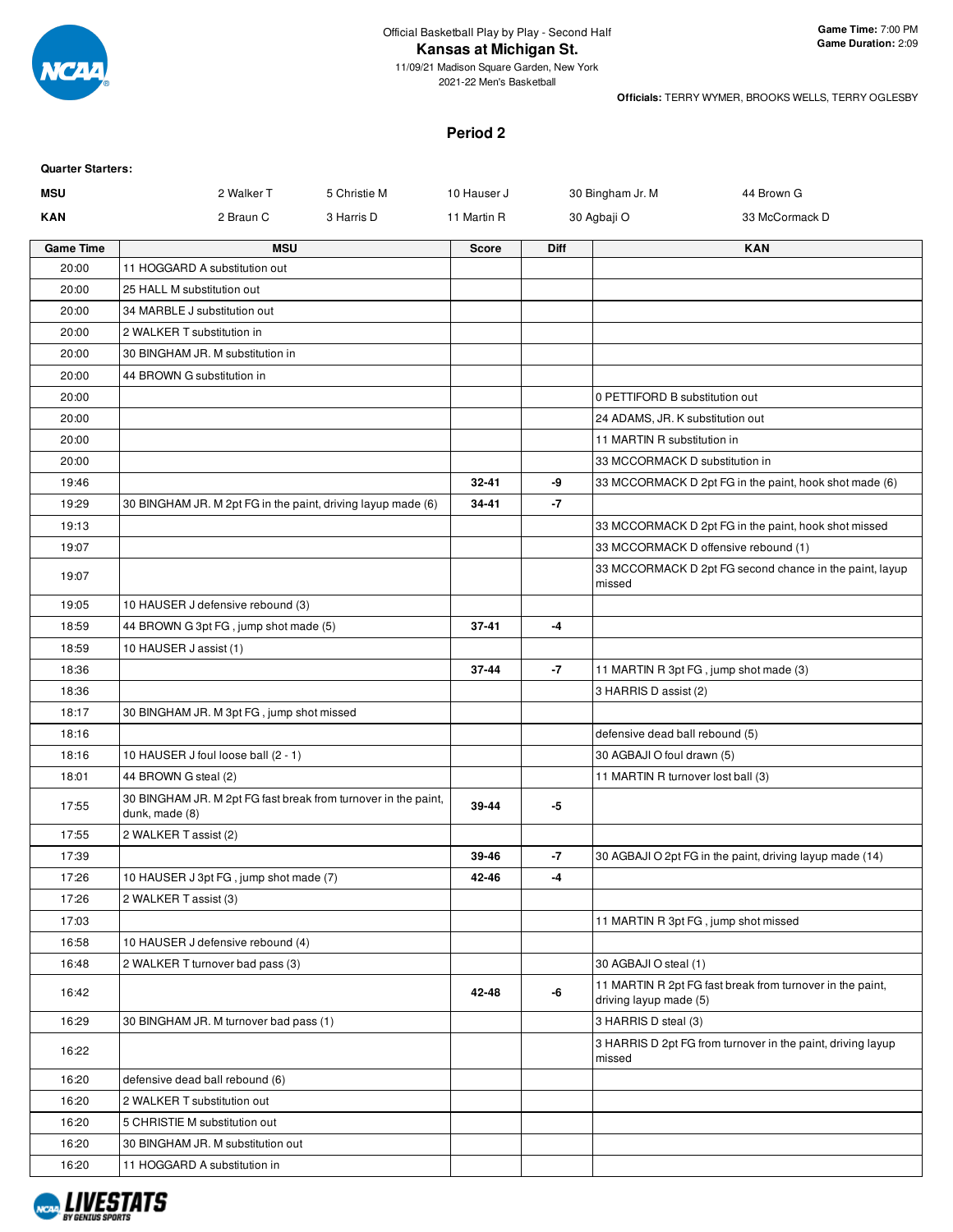

2021-22 Men's Basketball

| <b>Game Time</b> | <b>MSU</b>                                                            | <b>Score</b> | Diff          | <b>KAN</b>                                                                        |
|------------------|-----------------------------------------------------------------------|--------------|---------------|-----------------------------------------------------------------------------------|
| 16:20            | 25 HALL M substitution in                                             |              |               |                                                                                   |
| 16:20            | 34 MARBLE J substitution in                                           |              |               |                                                                                   |
| 16:20            |                                                                       |              |               | 33 MCCORMACK D substitution out                                                   |
| 16:20            |                                                                       |              |               | 44 LIGHTFOOT M substitution in                                                    |
| 16:01            | 44 BROWN G 3pt FG, jump shot missed                                   |              |               |                                                                                   |
| 15:57            | 34 MARBLE J offensive rebound (5)                                     |              |               |                                                                                   |
| 15:55            | 11 HOGGARD A 3pt FG second chance, jump shot made (11)                | 45-48        | -3            |                                                                                   |
| 15:55            | 10 HAUSER J assist (2)                                                |              |               |                                                                                   |
| 15:52            |                                                                       |              | Timeout media |                                                                                   |
| 15:39            |                                                                       | 45-50        | -5            | 30 AGBAJI O 2pt FG in the paint, alleyoop made (16)                               |
| 15:39            |                                                                       |              |               | 2 BRAUN C assist (1)                                                              |
| 15:25            | 11 HOGGARD A turnover bad pass (3)                                    |              |               | 30 AGBAJI O steal (2)                                                             |
| 15:20            |                                                                       | 45-52        | -7            | 30 AGBAJI O 2pt FG fast break from turnover in the paint, dunk,<br>made (18)      |
| 15:20            | Timeout 30 Sec                                                        |              |               |                                                                                   |
| 15:20            | 11 HOGGARD A substitution out                                         |              |               |                                                                                   |
| 15:20            | 2 WALKER T substitution in                                            |              |               |                                                                                   |
| 15:08            | 34 MARBLE J 2pt FG in the paint, layup made (8)                       | 47-52        | -5            |                                                                                   |
| 15:08            | 44 BROWN G assist (1)                                                 |              |               |                                                                                   |
| 15:09            | 34 MARBLE J foul drawn (4)                                            |              |               | 30 AGBAJI O foul shooting (2 - 1)                                                 |
| 15:09            | 10 HAUSER J substitution out                                          |              |               |                                                                                   |
| 15:09            | 5 CHRISTIE M substitution in                                          |              |               |                                                                                   |
| 15:09            | 34 MARBLE J free throw 1 - 1 made (9)                                 | 48-52        | -4            |                                                                                   |
| 14:55            |                                                                       | 48-54        | -6            | 11 MARTIN R 2pt FG in the paint, driving layup made (7)                           |
| 14:49            | 44 BROWN G turnover travel (2)                                        |              |               |                                                                                   |
| 14:37            |                                                                       |              |               | 3 HARRIS D 2pt FG from turnover in the paint, driving layup<br>missed             |
| 14:33            | 34 MARBLE J defensive rebound (6)                                     |              |               |                                                                                   |
| 14:18            | 2 WALKER T 2pt FG outside the paint, jump shot missed                 |              |               |                                                                                   |
| 14:11            | 2 WALKER T offensive rebound (1)                                      |              |               |                                                                                   |
| 14:13            |                                                                       |              |               | 3 HARRIS D substitution out                                                       |
| 14:13            |                                                                       |              |               | 0 PETTIFORD B substitution in                                                     |
| 14:11            | 34 MARBLE J foul drawn (5)                                            |              |               | 44 LIGHTFOOT M foul personal (3 - 2)                                              |
| 14:05            | 44 BROWN G 2pt FG second chance in the paint, driving layup<br>missed |              |               |                                                                                   |
| 14:03            |                                                                       |              |               | defensive rebound (14)                                                            |
| 13:54            |                                                                       |              |               | 11 MARTIN R 2pt FG outside the paint, jump shot missed                            |
| 13:50            |                                                                       |              |               | 11 MARTIN R offensive rebound (3)                                                 |
| 13:49            |                                                                       |              |               | 11 MARTIN R 2pt FG second chance outside the paint, pull up<br>jump shot missed   |
| 13:45            |                                                                       |              |               | 44 LIGHTFOOT M offensive rebound (3)                                              |
| 13:46            | 25 HALL M substitution out                                            |              |               |                                                                                   |
| 13:46            | 10 HAUSER J substitution in                                           |              |               |                                                                                   |
| 13:46            | 34 MARBLE J substitution out                                          |              |               |                                                                                   |
| 13:46            | 30 BINGHAM JR. M substitution in                                      |              |               |                                                                                   |
| 13:29            |                                                                       | 48-56        | -8            | 11 MARTIN R 2pt FG second chance outside the paint, pull up<br>jump shot made (9) |
| 13:11            | 2 WALKER T 2pt FG in the paint, driving layup blocked                 |              |               |                                                                                   |
| 13:11            |                                                                       |              |               | 44 LIGHTFOOT M block (1)                                                          |
| 13:11            | offensive rebound (25)                                                |              |               |                                                                                   |

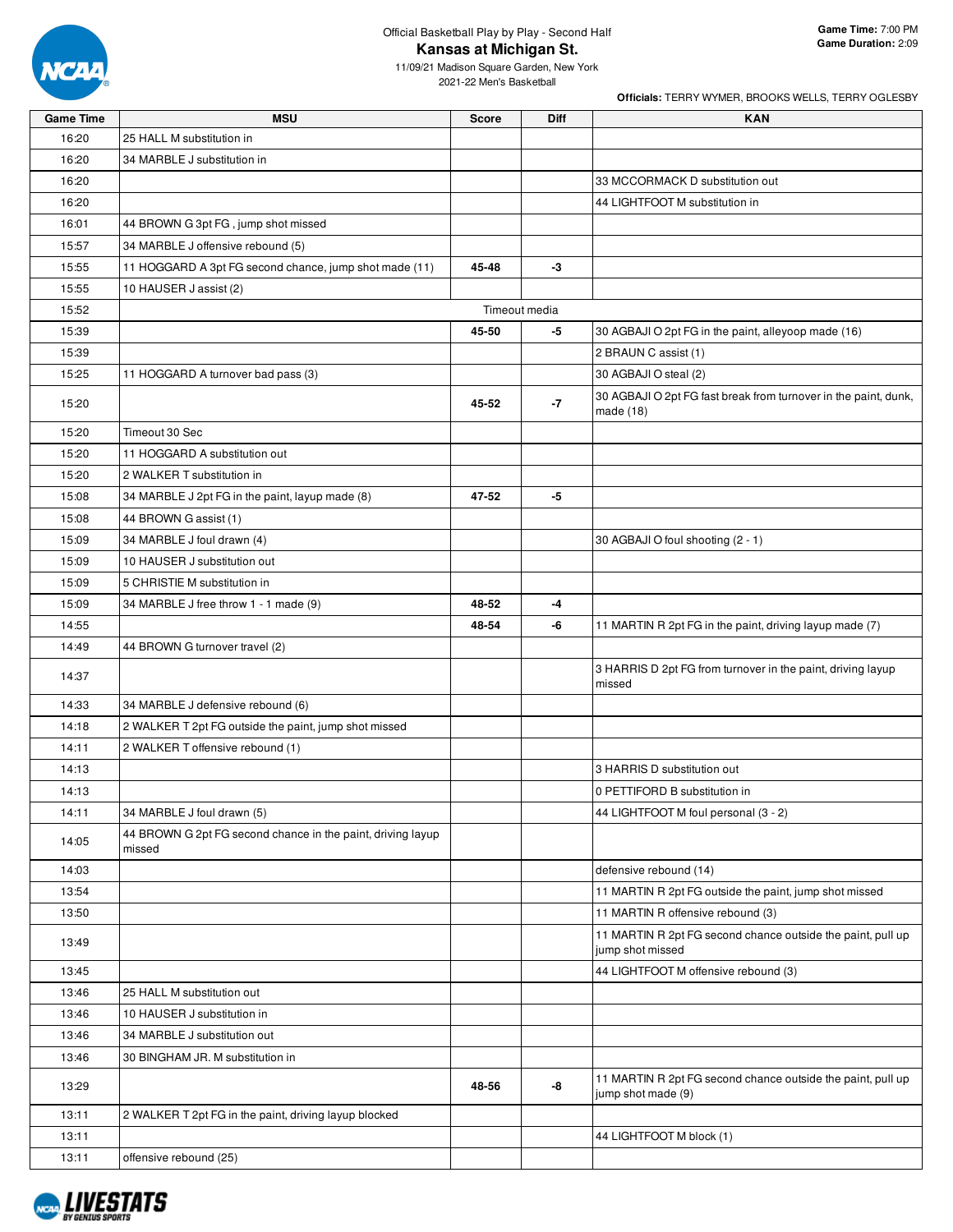

11/09/21 Madison Square Garden, New York 2021-22 Men's Basketball

| <b>Game Time</b> | <b>MSU</b>                                                                       | <b>Score</b> | Diff          | <b>KAN</b>                                                     |
|------------------|----------------------------------------------------------------------------------|--------------|---------------|----------------------------------------------------------------|
| 13:05            | 5 CHRISTIE M 2pt FG second chance outside the paint, pull up<br>jump shot missed |              |               |                                                                |
| 13:01            |                                                                                  |              |               | 11 MARTIN R defensive rebound (4)                              |
| 13:01            | foul coach class A technical (2)                                                 |              |               |                                                                |
| 13:01            |                                                                                  | 48-57        | -9            | 30 AGBAJI O free throw fast break 1 - 2 made (19)              |
| 13:01            |                                                                                  | 48-58        | -10           | 30 AGBAJI O free throw fast break 2 - 2 made (20)              |
| 12:54            |                                                                                  |              |               | 30 AGBAJI O 2pt FG in the paint, driving layup blocked         |
| 12:54            | 30 BINGHAM JR. M block (2)                                                       |              |               |                                                                |
| 12:50            | 10 HAUSER J defensive rebound (5)                                                |              |               |                                                                |
| 12:40            | 5 CHRISTIE M 2pt FG in the paint, layup made (8)                                 | 50-58        | -8            |                                                                |
| 12:40            | 30 BINGHAM JR. M assist (1)                                                      |              |               |                                                                |
| 12:20            |                                                                                  |              |               | 11 MARTIN R 3pt FG, jump shot missed                           |
| 12:16            | 30 BINGHAM JR. M defensive rebound (6)                                           |              |               |                                                                |
| 12:12            | 30 BINGHAM JR. M 3pt FG, jump shot missed                                        |              |               |                                                                |
| 12:08            |                                                                                  |              |               | 0 PETTIFORD B defensive rebound (2)                            |
| 12:05            |                                                                                  | 50-61        | $-11$         | 30 AGBAJI O 3pt FG fast break, pull up jump shot made (23)     |
| 12:05            |                                                                                  |              |               | 0 PETTIFORD B assist (2)                                       |
| 11:53            | 30 BINGHAM JR. M foul drawn (1)                                                  |              |               | 44 LIGHTFOOT M foul personal (4 - 3)                           |
| 11:53            |                                                                                  |              | Timeout media |                                                                |
| 11:53            | 30 BINGHAM JR. M substitution out                                                |              |               |                                                                |
| 11:53            | 11 HOGGARD A substitution in                                                     |              |               |                                                                |
| 11:53            |                                                                                  |              |               | 11 MARTIN R substitution out                                   |
| 11:53            |                                                                                  |              |               | 44 LIGHTFOOT M substitution out                                |
| 11:53            |                                                                                  |              |               | 3 HARRIS D substitution in                                     |
| 11:53            |                                                                                  |              |               | 21 CLEMENCE Z substitution in                                  |
| 11:50            | 10 HAUSER J foul drawn (2)                                                       |              |               | 21 CLEMENCE Z foul personal (3 - 4)                            |
| 11:47            | 10 HAUSER J foul drawn (3)                                                       |              |               | 2 BRAUN C foul personal (1 - 5)                                |
| 11:47            |                                                                                  |              |               | 21 CLEMENCE Z substitution out                                 |
| 11:47            |                                                                                  |              |               | 24 ADAMS, JR. K substitution in                                |
| 11:44            | 2 WALKER T 2pt FG in the paint, driving layup made (2)                           | $52 - 61$    | -9            |                                                                |
| 11:26            | 2 WALKER T foul personal (3 - 3)                                                 |              |               | 30 AGBAJI O foul drawn (6)                                     |
| 11:11            |                                                                                  |              |               | 30 AGBAJI O 2pt FG outside the paint, pull up jump shot missed |
| 11:07            |                                                                                  |              |               | 24 ADAMS, JR. K offensive rebound (1)                          |
| 11:06            |                                                                                  | 52-63        | $-11$         | 2 BRAUN C 2pt FG second chance in the paint, layup made (4)    |
| 11:06            |                                                                                  |              |               | 24 ADAMS, JR. K assist (1)                                     |
| 10:55            | 10 HAUSER J 2pt FG in the paint, hook shot missed                                |              |               |                                                                |
| 10:49            |                                                                                  |              |               | 2 BRAUN C defensive rebound (2)                                |
| 10:23            |                                                                                  | 52-65        | $-13$         | 2 BRAUN C 2pt FG in the paint, step back jump shot made (6)    |
| 10:16            | 11 HOGGARD A 2pt FG fast break in the paint, driving layup<br>made $(13)$        | 54-65        | $-11$         |                                                                |
| 09:51            |                                                                                  | 54-67        | $-13$         | 0 PETTIFORD B 2pt FG in the paint, driving layup made (5)      |
| 09:39            | 11 HOGGARD A 3pt FG, jump shot missed                                            |              |               |                                                                |
| 09:34            |                                                                                  |              |               | 2 BRAUN C defensive rebound (3)                                |
| 09:33            |                                                                                  | 54-69        | $-15$         | 30 AGBAJI O 2pt FG fast break in the paint, alleyoop made (25) |
| 09:33            |                                                                                  |              |               | 2 BRAUN C assist (2)                                           |
| 09:25            | Timeout 30 Sec                                                                   |              |               |                                                                |
| 09:25            | 2 WALKER T substitution out                                                      |              |               |                                                                |
| 09:25            | 10 HAUSER J substitution out                                                     |              |               |                                                                |
| 09:25            | 25 HALL M substitution in                                                        |              |               |                                                                |
| 09:25            | 30 BINGHAM JR. M substitution in                                                 |              |               |                                                                |

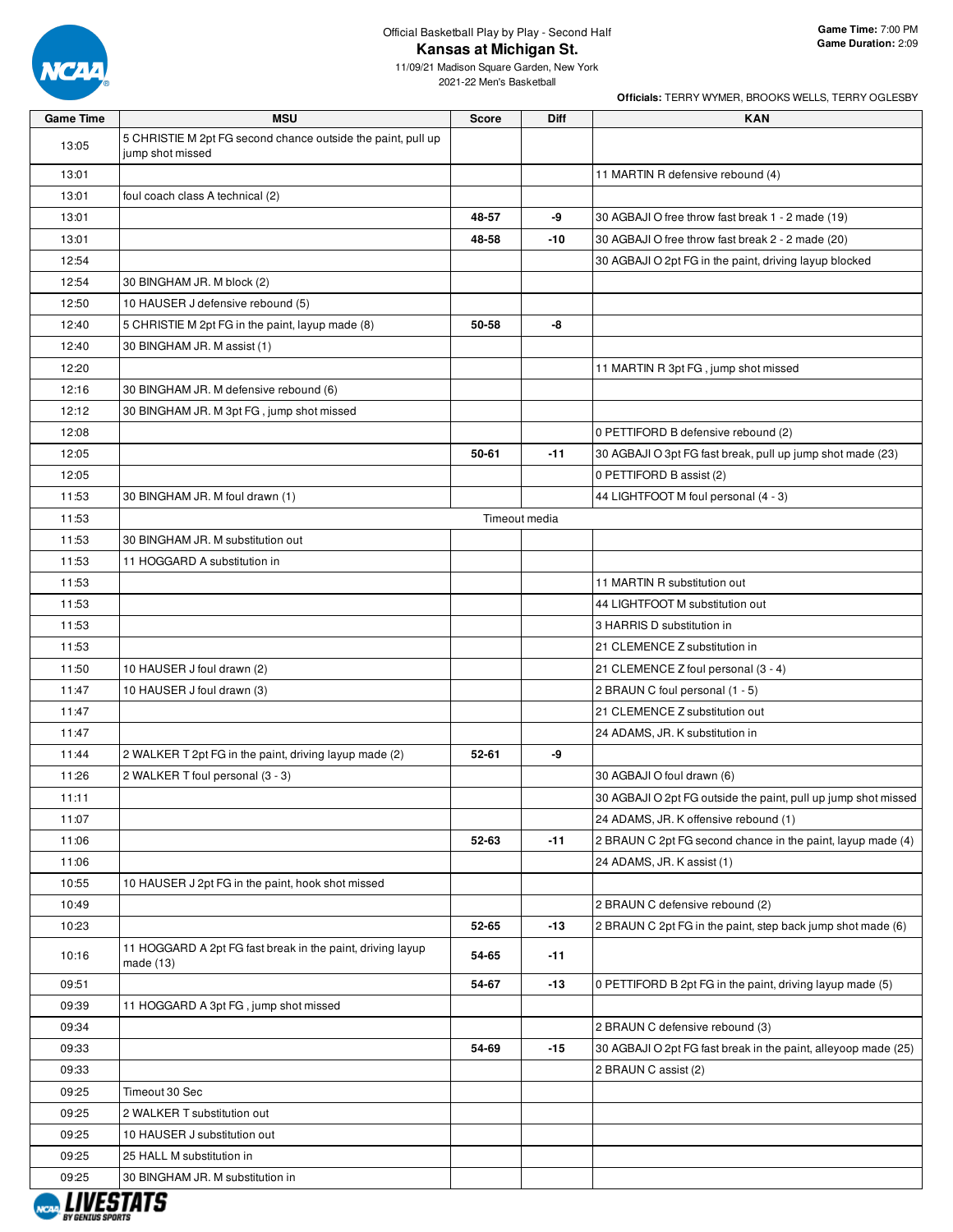

**Officials:** TERRY WYMER, BROOKS WELLS, TERRY OGLESBY

11/09/21 Madison Square Garden, New York 2021-22 Men's Basketball

| <b>Game Time</b> | <b>MSU</b>                                                | <b>Score</b> | Diff          | <b>KAN</b>                                                                             |
|------------------|-----------------------------------------------------------|--------------|---------------|----------------------------------------------------------------------------------------|
| 09:25            |                                                           |              |               | 30 AGBAJI O substitution out                                                           |
| 09:25            |                                                           |              |               | 55 COLEMAN-LANDS J substitution in                                                     |
| 09:13            | 11 HOGGARD A 2pt FG in the paint, driving layup made (15) | 56-69        | -13           |                                                                                        |
| 08:45            |                                                           |              |               | 55 COLEMAN-LANDS J 3pt FG, jump shot missed                                            |
| 08:42            |                                                           |              |               | 24 ADAMS, JR. K offensive rebound (2)                                                  |
| 08:36            |                                                           |              |               | 55 COLEMAN-LANDS J 2pt FG second chance outside the<br>paint, pull up jump shot missed |
| 08:32            | 44 BROWN G defensive rebound (1)                          |              |               |                                                                                        |
| 08:20            | 25 HALL M 3pt FG, jump shot missed                        |              |               |                                                                                        |
| 08:16            |                                                           |              |               | 2 BRAUN C defensive rebound (4)                                                        |
| 08:06            | 25 HALL M foul shooting (2 - 4)                           |              |               | 55 COLEMAN-LANDS J foul drawn (2)                                                      |
| 08:05            |                                                           | 56-70        | $-14$         | 55 COLEMAN-LANDS J free throw 1 - 3 made (4)                                           |
| 08:05            |                                                           | 56-71        | -15           | 55 COLEMAN-LANDS J free throw 2 - 3 made (5)                                           |
| 08:05            |                                                           |              |               | 0 PETTIFORD B substitution out                                                         |
| 08:05            |                                                           |              |               | 24 ADAMS, JR. K substitution out                                                       |
| 08:05            |                                                           |              |               | 11 MARTIN R substitution in                                                            |
| 08:05            |                                                           |              |               | 33 MCCORMACK D substitution in                                                         |
| 07:51            | 44 BROWN G foul drawn (2)                                 |              |               | 55 COLEMAN-LANDS J foul personal (1 - 6)                                               |
| 08:05            |                                                           |              |               | 55 COLEMAN-LANDS J free throw 3 - 3 missed                                             |
| 08:05            | 25 HALL M defensive rebound (3)                           |              |               |                                                                                        |
| 07:51            |                                                           |              | Timeout media |                                                                                        |
| 07:51            | 5 CHRISTIE M substitution out                             |              |               |                                                                                        |
| 07:51            | 10 HAUSER J substitution in                               |              |               |                                                                                        |
| 07:51            |                                                           |              |               | 55 COLEMAN-LANDS J substitution out                                                    |
| 07:51            |                                                           |              |               | 30 AGBAJI O substitution in                                                            |
| 07:47            | 11 HOGGARD A 2pt FG in the paint, driving layup missed    |              |               |                                                                                        |
| 07:44            |                                                           |              |               | 2 BRAUN C defensive rebound (5)                                                        |
| 07:26            | 30 BINGHAM JR. M steal (1)                                |              |               | 2 BRAUN C turnover bad pass (2)                                                        |
| 07:17            | 25 HALL M 3pt FG from turnover, jump shot made (3)        | 59-71        | -12           |                                                                                        |
| 07:17            | 10 HAUSER J assist (3)                                    |              |               |                                                                                        |
| 07:03            | 11 HOGGARD A foul shooting (2 - 5)                        |              |               | 11 MARTIN R foul drawn (2)                                                             |
| 07:03            |                                                           | 59-72        | $-13$         | 11 MARTIN R free throw 1 - 2 made (10)                                                 |
| 07:03            |                                                           | 59-73        | -14           | 11 MARTIN R free throw 2 - 2 made (11)                                                 |
| 06:53            | 10 HAUSER J 3pt FG, jump shot missed                      |              |               |                                                                                        |
| 06:50            |                                                           |              |               | 11 MARTIN R defensive rebound (5)                                                      |
| 06:40            | 10 HAUSER J foul shooting (3 - 6)                         |              |               | 11 MARTIN R foul drawn (3)                                                             |
| 06:40            |                                                           | 59-74        | $-15$         | 11 MARTIN R free throw 1 - 2 made (12)                                                 |
| 06:40            | 10 HAUSER J substitution out                              |              |               |                                                                                        |
| 06:40            | 2 WALKER T substitution in                                |              |               |                                                                                        |
| 06:40            |                                                           | 59-75        | -16           | 11 MARTIN R free throw 2 - 2 made (13)                                                 |
| 06:28            | 25 HALL M 2pt FG in the paint, layup missed               |              |               |                                                                                        |
| 06:23            | 30 BINGHAM JR. M offensive rebound (7)                    |              |               |                                                                                        |
|                  | 30 BINGHAM JR. M 2pt FG second chance in the paint, layup |              |               |                                                                                        |
| 06:23            | made $(10)$                                               | 61-75        | $-14$         |                                                                                        |
| 06:11            |                                                           |              |               | 3 HARRIS D 2pt FG in the paint, floating jump shot missed                              |
| 06:06            |                                                           |              |               | 33 MCCORMACK D offensive rebound (2)                                                   |
| 06:06            |                                                           | 61-77        | $-16$         | 33 MCCORMACK D 2pt FG second chance in the paint, dunk,<br>made $(8)$                  |
| 06:06            | 11 HOGGARD A foul drawn (2)                               |              |               | 3 HARRIS D foul personal (2 - 7)                                                       |
| 06:06            | 30 BINGHAM JR. M substitution out                         |              |               |                                                                                        |

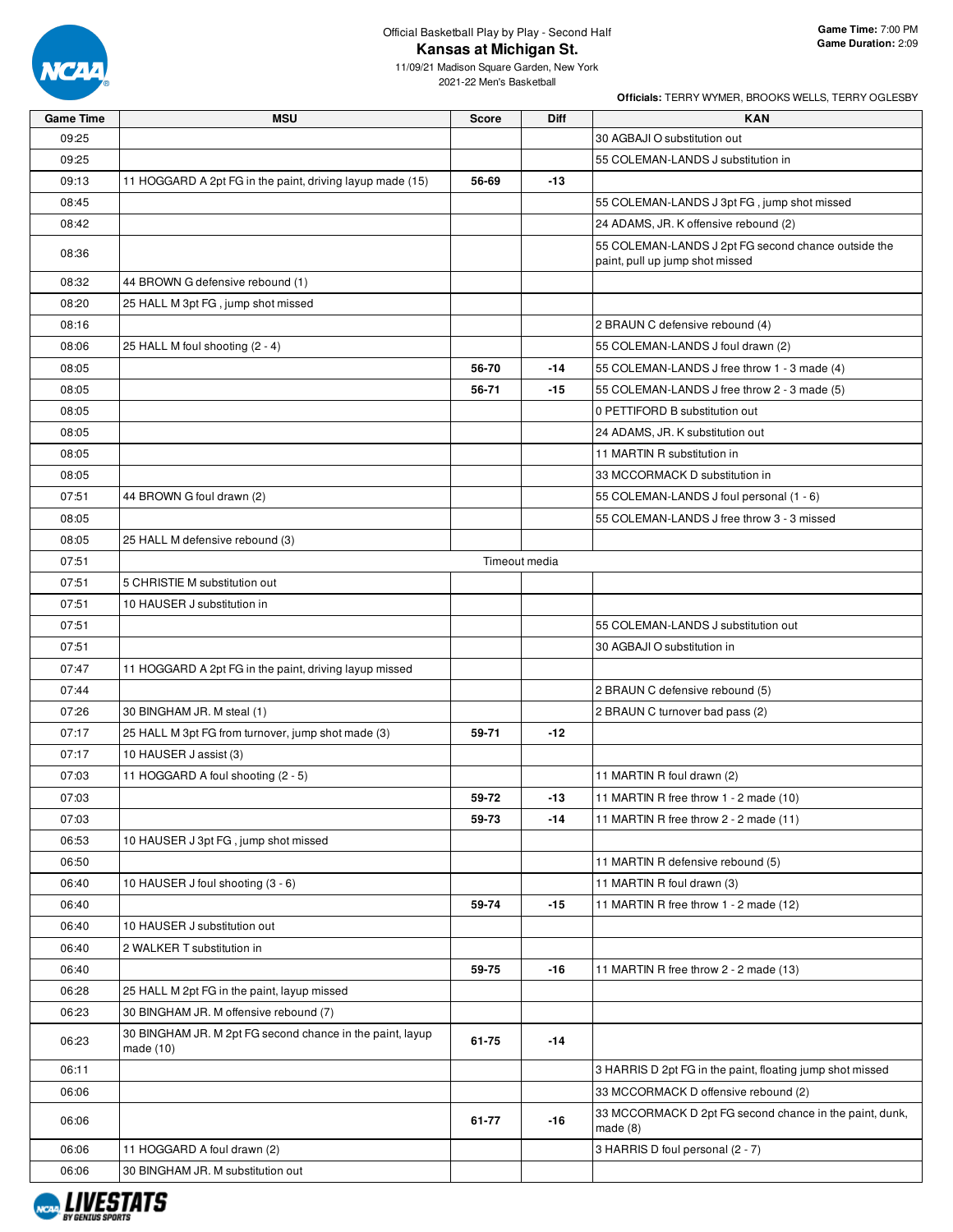

**Officials:** TERRY WYMER, BROOKS WELLS, TERRY OGLESBY

11/09/21 Madison Square Garden, New York 2021-22 Men's Basketball

| <b>Game Time</b> | <b>MSU</b>                                                 | <b>Score</b> | Diff          | <b>KAN</b>                                                           |
|------------------|------------------------------------------------------------|--------------|---------------|----------------------------------------------------------------------|
| 06:06            | 34 MARBLE J substitution in                                |              |               |                                                                      |
| 06:06            | 11 HOGGARD A 1&1 free throw 1 missed                       |              |               |                                                                      |
| 06:06            |                                                            |              |               | 2 BRAUN C defensive rebound (6)                                      |
| 05:49            |                                                            |              |               | 2 BRAUN C 2pt FG in the paint, driving layup missed                  |
| 05:42            | 11 HOGGARD A defensive rebound (2)                         |              |               |                                                                      |
| 05:41            | 25 HALL M 2pt FG in the paint, driving layup blocked       |              |               |                                                                      |
| 05:41            |                                                            |              |               | 33 MCCORMACK D block (2)                                             |
| 05:33            |                                                            |              |               | 2 BRAUN C defensive rebound (7)                                      |
| 05:33            | 34 MARBLE J foul personal (2 - 7)                          |              |               | 33 MCCORMACK D foul drawn (3)                                        |
| 05:33            |                                                            |              |               | 33 MCCORMACK D 1&1 free throw 1 missed                               |
| 05:33            | 34 MARBLE J defensive rebound (7)                          |              |               |                                                                      |
| 05:22            | 44 BROWN G 2pt FG in the paint, pull up jump shot made (7) | 63-77        | $-14$         |                                                                      |
| 05:22            | 11 HOGGARD A assist (4)                                    |              |               |                                                                      |
| 04:53            |                                                            |              |               | 33 MCCORMACK D 2pt FG outside the paint, pull up jump shot<br>missed |
| 04:49            | 44 BROWN G defensive rebound (2)                           |              |               |                                                                      |
| 04:44            | 34 MARBLE J foul drawn (6)                                 |              |               | 33 MCCORMACK D foul shooting (2 - 8)                                 |
| 04:44            | 34 MARBLE J free throw 1 - 2 made (10)                     | 64-77        | $-13$         |                                                                      |
| 04:44            | 11 HOGGARD A substitution out                              |              |               |                                                                      |
| 04:44            | 25 HALL M substitution out                                 |              |               |                                                                      |
| 04:44            | 5 CHRISTIE M substitution in                               |              |               |                                                                      |
| 04:44            | 10 HAUSER J substitution in                                |              |               |                                                                      |
| 04:44            | 34 MARBLE J free throw 2 - 2 made (11)                     | 65-77        | -12           |                                                                      |
| 04:29            |                                                            | 65-79        | $-14$         | 30 AGBAJI O 2pt FG in the paint, alleyoop made (27)                  |
| 04:29            |                                                            |              |               | 3 HARRIS D assist (3)                                                |
| 04:13            | 44 BROWN G 3pt FG, step back jump shot made (10)           | 68-79        | $-11$         |                                                                      |
| 03:43            |                                                            | 68-81        | $-13$         | 33 MCCORMACK D 2pt FG in the paint, layup made (10)                  |
| 03:43            |                                                            |              |               | 3 HARRIS D assist (4)                                                |
| 03:21            | 5 CHRISTIE M foul drawn (1)                                |              |               | 2 BRAUN C foul shooting (2 - 9)                                      |
| 03:21            |                                                            |              | Timeout media |                                                                      |
| 03:21            | 5 CHRISTIE M free throw 1 - 2 missed                       |              |               |                                                                      |
| 03:21            | offensive dead ball rebound (7)                            |              |               |                                                                      |
| 03:21            | 5 CHRISTIE M free throw 2 - 2 made (9)                     | 69-81        | $-12$         |                                                                      |
| 02:52            |                                                            |              |               | 33 MCCORMACK D 2pt FG in the paint, hook shot missed                 |
| 02:48            | 10 HAUSER J defensive rebound (6)                          |              |               |                                                                      |
| 02:39            | 34 MARBLE J foul drawn (7)                                 |              |               | 33 MCCORMACK D foul shooting (3 - 10)                                |
| 02:39            | 34 MARBLE J free throw 1 - 2 made (12)                     | 70-81        | $-11$         |                                                                      |
| 02:39            | 34 MARBLE J free throw 2 - 2 made (13)                     | 71-81        | -10           |                                                                      |
| 02:20            | 2 WALKER T foul personal (4 - 8)                           |              |               | 30 AGBAJI O foul drawn (7)                                           |
| 02:20            |                                                            | 71-82        | $-11$         | 30 AGBAJI O 1&1 free throw 1 made (28)                               |
| 02:20            |                                                            | 71-83        | -12           | 30 AGBAJI O 1&1 free throw 2 made (29)                               |
| 02:09            | 34 MARBLE J turnover lost ball (2)                         |              |               |                                                                      |
| 02:09            |                                                            |              |               | Timeout 30 Sec                                                       |
| 02:09            | 5 CHRISTIE M substitution out                              |              |               |                                                                      |
| 02:09            | 34 MARBLE J substitution out                               |              |               |                                                                      |
| 02:09            | 3 AKINS J substitution in                                  |              |               |                                                                      |
| 02:09            | 11 HOGGARD A substitution in                               |              |               |                                                                      |
| 02:09            |                                                            |              |               | turnover sec $5(9)$                                                  |
| 01:59            | 10 HAUSER J foul drawn (4)                                 |              |               | 33 MCCORMACK D foul shooting (4 - 11)                                |

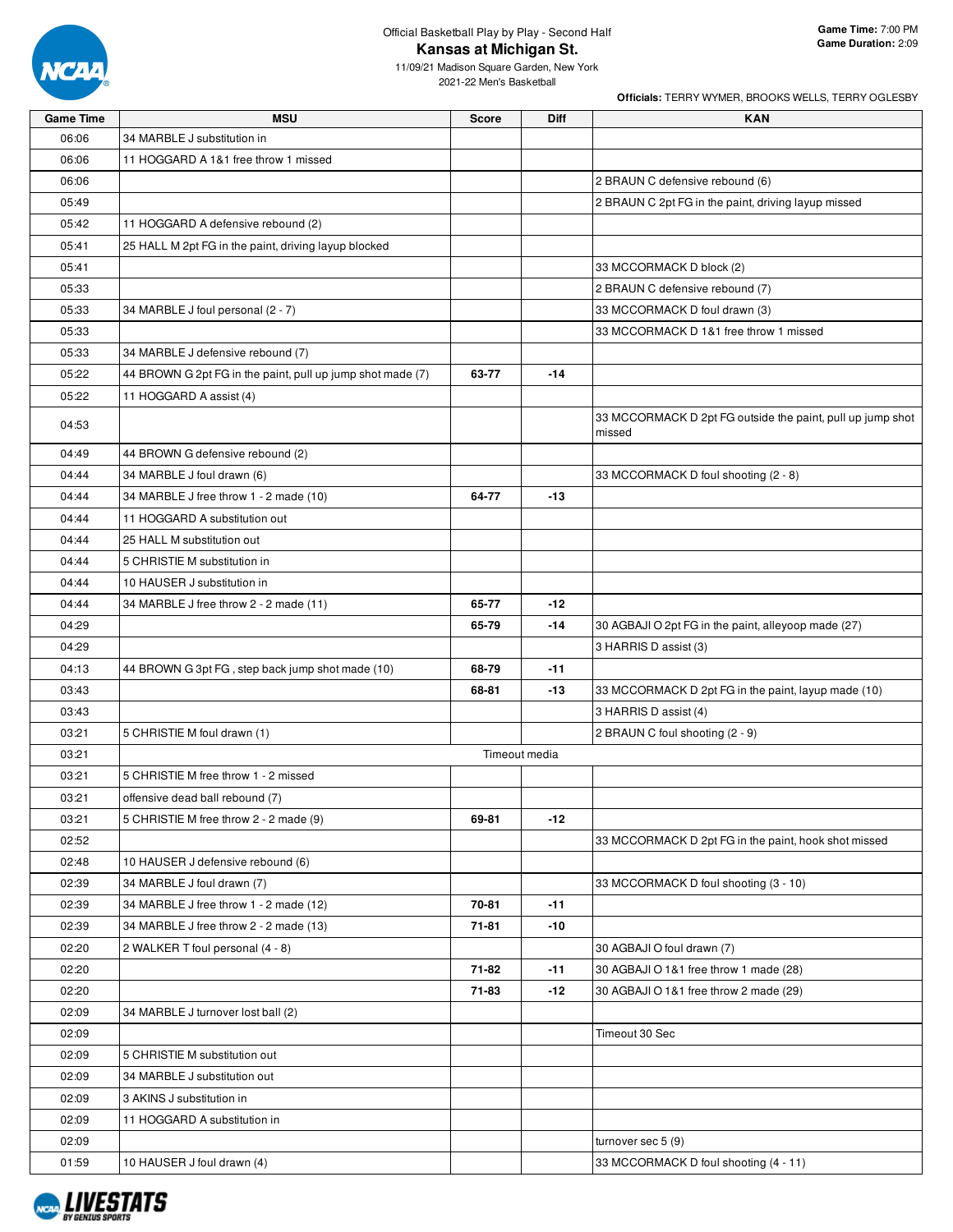

11/09/21 Madison Square Garden, New York 2021-22 Men's Basketball

| <b>Game Time</b> | <b>MSU</b>                                                | <b>Score</b>       | <b>Diff</b> | <b>KAN</b>                                                             |  |  |  |  |  |
|------------------|-----------------------------------------------------------|--------------------|-------------|------------------------------------------------------------------------|--|--|--|--|--|
| 01:59            | 10 HAUSER J free throw 1 - 2 made (8)                     | 72-83              | $-11$       |                                                                        |  |  |  |  |  |
| 01:59            | 10 HAUSER J free throw 2 - 2 missed                       |                    |             |                                                                        |  |  |  |  |  |
| 01:59            |                                                           |                    |             | 2 BRAUN C defensive rebound (8)                                        |  |  |  |  |  |
| 01:30            |                                                           | 72-85              | $-13$       | 11 MARTIN R 2pt FG outside the paint, step back jump shot<br>made (15) |  |  |  |  |  |
| 01:22            | 10 HAUSER J 3pt FG, jump shot missed                      |                    |             |                                                                        |  |  |  |  |  |
| 01:19            |                                                           |                    |             | 11 MARTIN R defensive rebound (6)                                      |  |  |  |  |  |
| 00:53            |                                                           |                    |             | 30 AGBAJI O 2pt FG in the paint, driving layup missed                  |  |  |  |  |  |
| 00:50            | 10 HAUSER J defensive rebound (7)                         |                    |             |                                                                        |  |  |  |  |  |
| 00:44            | 11 HOGGARD A 2pt FG in the paint, driving layup made (17) | 74-85              | $-11$       |                                                                        |  |  |  |  |  |
| 00:15            |                                                           | 74-87              | $-13$       | 3 HARRIS D 2pt FG in the paint, driving layup made (6)                 |  |  |  |  |  |
| 00:15            | 3 AKINS J foul shooting (2 - 9)                           |                    |             | 3 HARRIS D foul drawn (1)                                              |  |  |  |  |  |
| 00:15            | 2 WALKER T substitution out                               |                    |             |                                                                        |  |  |  |  |  |
| 00:15            | 5 CHRISTIE M substitution in                              |                    |             |                                                                        |  |  |  |  |  |
| 00:15            |                                                           |                    |             | 3 HARRIS D free throw 1 - 1 missed                                     |  |  |  |  |  |
| 00:15            | 5 CHRISTIE M defensive rebound (3)                        |                    |             |                                                                        |  |  |  |  |  |
| 00:02            | 44 BROWN G 3pt FG, jump shot missed                       |                    |             |                                                                        |  |  |  |  |  |
| 00:00            | offensive rebound (37)                                    |                    |             |                                                                        |  |  |  |  |  |
|                  |                                                           | <b>END OF GAME</b> |             |                                                                        |  |  |  |  |  |
|                  | <b>MSU 74-87 KAN</b>                                      |                    |             |                                                                        |  |  |  |  |  |

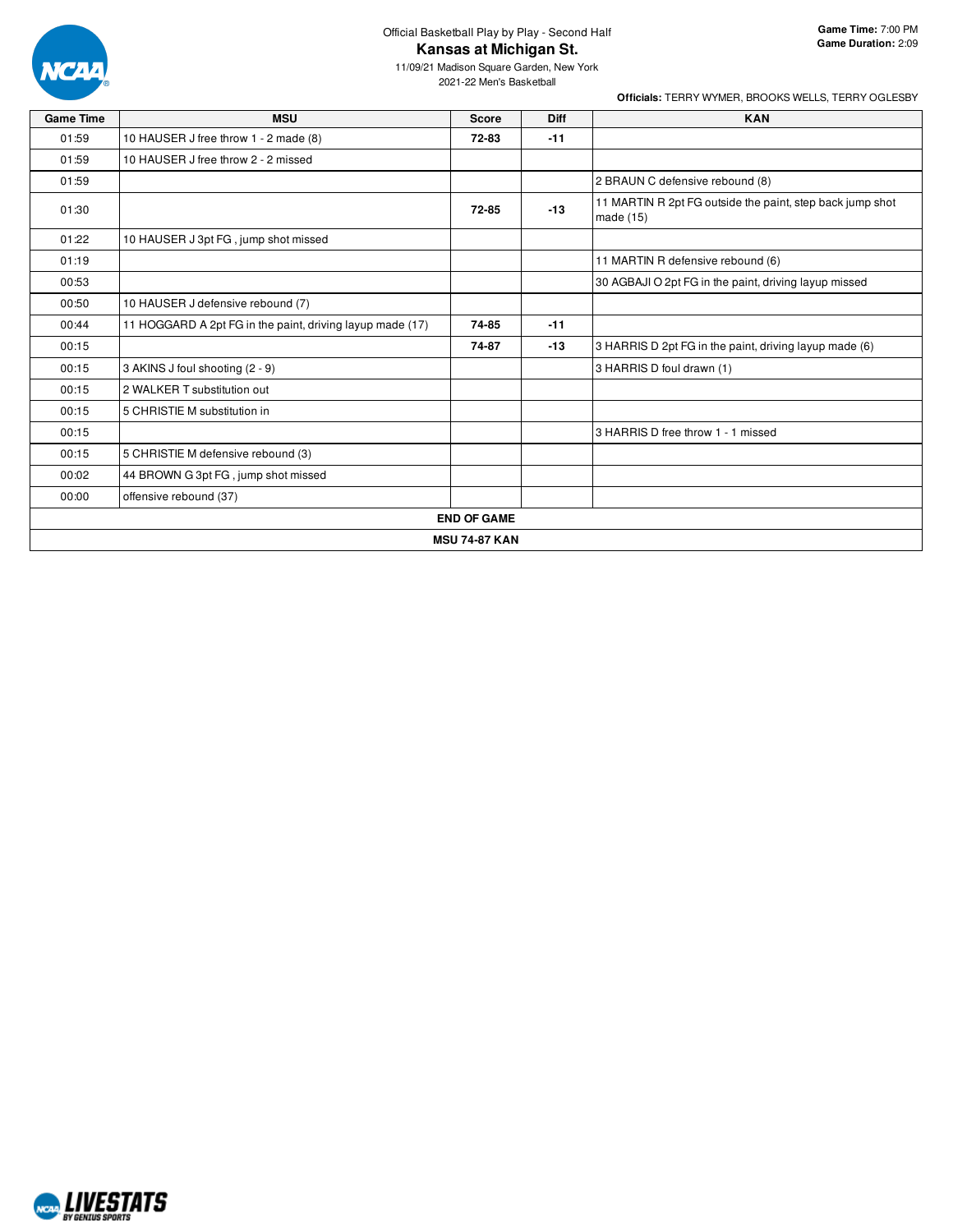

#### Official Basketball Box Score - Second Half **Kansas at Michigan St.**

11/09/21 Madison Square Garden, New York 2021-22 Men's Basketball

**Officials:** TERRY WYMER, BROOKS WELLS, TERRY OGLESBY

|      |                                |   |       | FG      | 3P      | FT      | <b>Rebounds</b> |                 | <b>Fouls</b>   |                | ТP             |    | AS TO ST |          |   | <b>Blocks</b> |                      |       |
|------|--------------------------------|---|-------|---------|---------|---------|-----------------|-----------------|----------------|----------------|----------------|----|----------|----------|---|---------------|----------------------|-------|
|      | NO. Name                       |   | Min   | M-A     | M-A     | M-A     | <b>OR</b>       | DR.             | <b>TOT</b>     | <b>PF</b>      | <b>FD</b>      |    |          |          |   | <b>BS</b>     | <b>BA</b>            | $+/-$ |
| 33   | David McCormack                | F | 11:45 | $3 - 7$ | $0 - 0$ | $0 - 1$ | 2               | 0               | 2              | 3              |                | 6  | 0        | 0        | 0 |               | 0                    | -3    |
| 2    | Christian Braun                | G | 20:00 | $2 - 3$ | $0 - 0$ | $0 - 0$ | $\Omega$        |                 | 7              | 2              | $\Omega$       | 4  | 2        |          | 0 | 0             | $\Omega$             | 6     |
| 3    | Dajuan Harris                  | G | 17:40 | 1-4     | $0 - 0$ | $0 - 1$ | $\Omega$        | $\Omega$        | $\Omega$       |                |                | 2  | 3        | 0        |   | 0             | $\Omega$             |       |
| 11   | <b>Remy Martin</b>             | G | 16:12 | $5-9$   | $1-3$   | $4 - 4$ |                 | 3               | 4              | $\Omega$       | $\overline{2}$ | 15 | 0        |          | 0 | $\Omega$      | $\Omega$             | 2     |
| 30   | Ochai Agbaji                   | G | 18:26 | $6-9$   | 1-1     | $4 - 4$ | $\Omega$        | $\Omega$        | $\Omega$       |                | 3              | 17 | 0        | 0        | 2 | 0             |                      | 6     |
| 44   | Mitch Lightfoot                |   | 04:27 | $0 - 0$ | $0 - 0$ | $0 - 0$ |                 | $\Omega$        | 1              | $\overline{2}$ | $\Omega$       | 0  | 0        | 0        | 0 |               | $\Omega$             | 5     |
| 0    | <b>Bobby Pettiford</b>         |   | 06:08 | 1-1     | $0 - 0$ | $0 - 0$ | $\Omega$        |                 |                | $\Omega$       | $\Omega$       | 2  |          | 0        | 0 | 0             | 0                    | 9     |
| 21   | Zach Clemence                  |   | 00:06 | $0 - 0$ | $0 - 0$ | $0 - 0$ | $\Omega$        | $\Omega$        | $\Omega$       |                | $\Omega$       | 0  | 0        | 0        | 0 | $\Omega$      | $\Omega$             | 0     |
| 24   | KJ Adams, Jr.                  |   | 03:42 | $0 - 0$ | $0 - 0$ | $0 - 0$ | $\overline{2}$  | $\Omega$        | $\overline{2}$ | $\Omega$       | $\Omega$       | 0  |          | 0        | 0 | 0             | 0                    | 4     |
| 55   | Jalen Coleman-Lands            |   | 01:34 | $0 - 2$ | $0 - 1$ | $2 - 3$ | $\Omega$        | $\Omega$        | $\Omega$       |                |                | 2  | $\Omega$ | $\Omega$ | 0 | $\Omega$      | $\Omega$             | 0     |
| Team |                                |   |       |         |         |         | 0               |                 |                |                |                | 0  |          |          |   |               |                      |       |
|      | <b>Totals</b><br>$18-35$   2-5 |   |       |         |         | $10-13$ | 6               | 12 <sup>°</sup> | 18             | 11             | 8              | 48 | 7        | 3        | 3 | 2             |                      | 6     |
|      |                                |   |       |         |         |         |                 |                 |                |                |                |    |          |          |   |               | Toobnical FoulouNONE |       |

|         | <b>Shooting By Period</b> |       |
|---------|---------------------------|-------|
| ond FG% | 18-35                     | 51.4% |
| 3PT%    | $2 - 5$                   | 40.0% |
| FT%     | $10 - 13$                 | 76.9% |
| GM FG%  | 18-35                     | 51.4% |
| 3PT%    | $2 - 5$                   | 40.0% |
| FT%     | $10 - 13$                 | 76.9% |

Dead Ball Rebounds: 0, 1

| Michigan St. - 42 |  |
|-------------------|--|
|-------------------|--|

NCAL LIVESTATS

**Technical Fouls:**:NONE

|               |                          |       | FG        | 3P       | <b>FT</b> | <b>Rebounds</b> |                | <b>Fouls</b>   |          | ТP        |                | AS TO ST |          |          | <b>Blocks</b> |              |       |
|---------------|--------------------------|-------|-----------|----------|-----------|-----------------|----------------|----------------|----------|-----------|----------------|----------|----------|----------|---------------|--------------|-------|
|               | NO. Name                 | Min   | M-A       | M-A      | M-A       | <b>OR</b>       | <b>DR</b>      | <b>TOT</b>     | PF       | <b>FD</b> |                |          |          |          | <b>BS</b>     | <b>BA</b>    | $+/-$ |
| 10            | F<br>Joey Hauser         | 15:07 | 1-4       | $1 - 3$  | 1-2       | 0               | 5              | 5              | 2        | 3         | 4              | 3        | 0        | 0        | $\Omega$      | $\Omega$     | $-7$  |
| 30            | Marcus Bingham Jr.<br>F  | 08:52 | $3-5$     | $0 - 2$  | $0 - 0$   |                 |                | 2              | $\Omega$ |           | 6              |          |          |          |               | $\Omega$     | -5    |
| 44            | Gabe Brown<br>F          | 20:00 | $3-6$     | $2 - 4$  | $0 - 0$   | $\Omega$        | 2              | $\overline{2}$ | 0        |           | 8              |          |          |          | 0             | $\mathbf{0}$ | -6    |
| 2             | <b>Tyson Walker</b><br>G | 16:00 | $1-3$     | $0 - 0$  | $0 - 0$   |                 | $\Omega$       |                | 2        | $\Omega$  | 2              | 2        |          | 0        | 0             |              | -5    |
| 5             | Max Christie<br>G        | 13:48 | 1-2       | $0-0$    | $1-2$     | $\Omega$        |                |                | 0        |           | 3              | 0        | 0        | 0        | $\Omega$      | 0            | -8    |
| 11            | A.J. Hoggard             | 10:18 | $4-6$     | $1 - 2$  | $0 - 1$   | $\Omega$        |                |                |          |           | 9              |          |          | $\Omega$ | $\Omega$      | $\Omega$     | $-4$  |
| 25            | <b>Malik Hall</b>        | 07:15 | 1-4       | $1-2$    | $0 - 0$   | $\Omega$        |                |                |          | $\Omega$  | 3              | 0        | 0        | 0        | $\Omega$      |              | 2     |
| 34            | Julius Marble            | 06:31 | 1-1       | $0 - 0$  | $5-5$     |                 | $\mathfrak{p}$ | 3              |          | 4         | $\overline{ }$ | 0        |          | 0        | 0             | $\Omega$     | 4     |
| 3             | Jaden Akins              | 02:09 | 0-0       | $0-0$    | $0 - 0$   | $\Omega$        | $\Omega$       | $\Omega$       |          | $\Omega$  | 0              | 0        | 0        | 0        | $\Omega$      | 0            | -1    |
| Team          |                          |       |           |          |           | 2               | $\Omega$       | $\overline{c}$ |          |           | $\Omega$       |          | $\Omega$ |          |               |              |       |
| <b>Totals</b> |                          |       | $15 - 31$ | $5 - 13$ | $7 - 10$  | 5               | 13             | 18             | 9        |           | 42             | 8        | 5        | 2        |               | 2            | -6    |

|                     | <b>Shooting By Period</b> |       |
|---------------------|---------------------------|-------|
| 2 <sup>nd</sup> FG% | 15-31                     | 48.4% |
| 3PT%                | $5 - 13$                  | 38.5% |
| FT%                 | $7 - 10$                  | 70%   |
| GM FG%              | 15-31                     | 48.4% |
| 3PT%                | $5 - 13$                  | 38.5% |
| FT%                 | $7 - 10$                  | 70.0% |

Dead Ball Rebounds: 1, 1

|                                                                                        | KAN                                                 | <b>MSU</b> |
|----------------------------------------------------------------------------------------|-----------------------------------------------------|------------|
| <b>Biggest lead</b>                                                                    | 16 (2 <sup>nd</sup> 6:40) 0 (1 <sup>st</sup> 20:00) |            |
| Best Scoring Run $ \mathfrak{g}(2^{\text{nd}}13:01) \mathfrak{g}(2^{\text{nd}}18:59) $ |                                                     |            |
| <b>Lead Changes</b>                                                                    |                                                     |            |
| <b>Times Tied</b>                                                                      |                                                     |            |
| <b>Time with Lead</b>                                                                  | 19:46                                               | 00:00      |

| <b>Points from</b>    |    | <b>KAN MSU</b> | <b>Period by Period Scoring</b> |     |     |     |  |  |  |  |  |
|-----------------------|----|----------------|---------------------------------|-----|-----|-----|--|--|--|--|--|
| <b>Turnovers</b>      |    | 6              |                                 | 1st | 2nd | TOT |  |  |  |  |  |
| Paint                 | 28 | 20             |                                 |     |     |     |  |  |  |  |  |
| <b>Second Chancel</b> | 6  | 5              | <b>KAN</b>                      | 39  | 48  | 87  |  |  |  |  |  |
| <b>Fast Breaks</b>    | 11 | 4              | <b>MSU</b>                      | 32  | 42  | 74  |  |  |  |  |  |
| <b>Bench</b>          |    | 19             |                                 |     |     |     |  |  |  |  |  |

**Technical Fouls:**Coach 2 nd13:01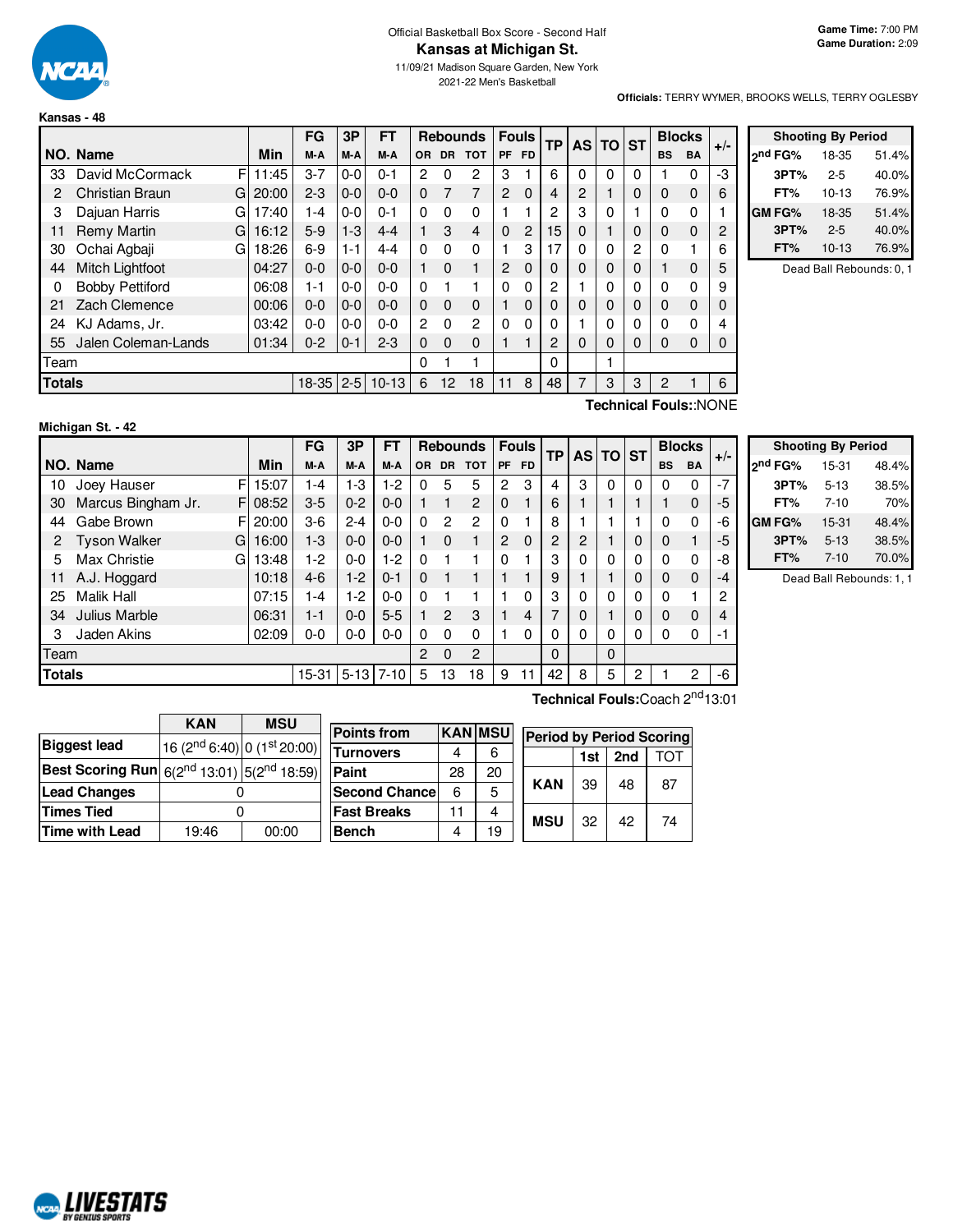

11/09/21 Madison Square Garden, New York 2021-22 Men's Basketball



**Officials:** TERRY WYMER, BROOKS WELLS, TERRY OGLESBY

{ Players => All; } FG Types => All; Results => All;

{ Players => 0, 1, 2, 3, 5, 10, 11, 12, 13, 15, 20, 21, 24, 30, 31, 33, 44, 55; } FG Types => All; Results => All;



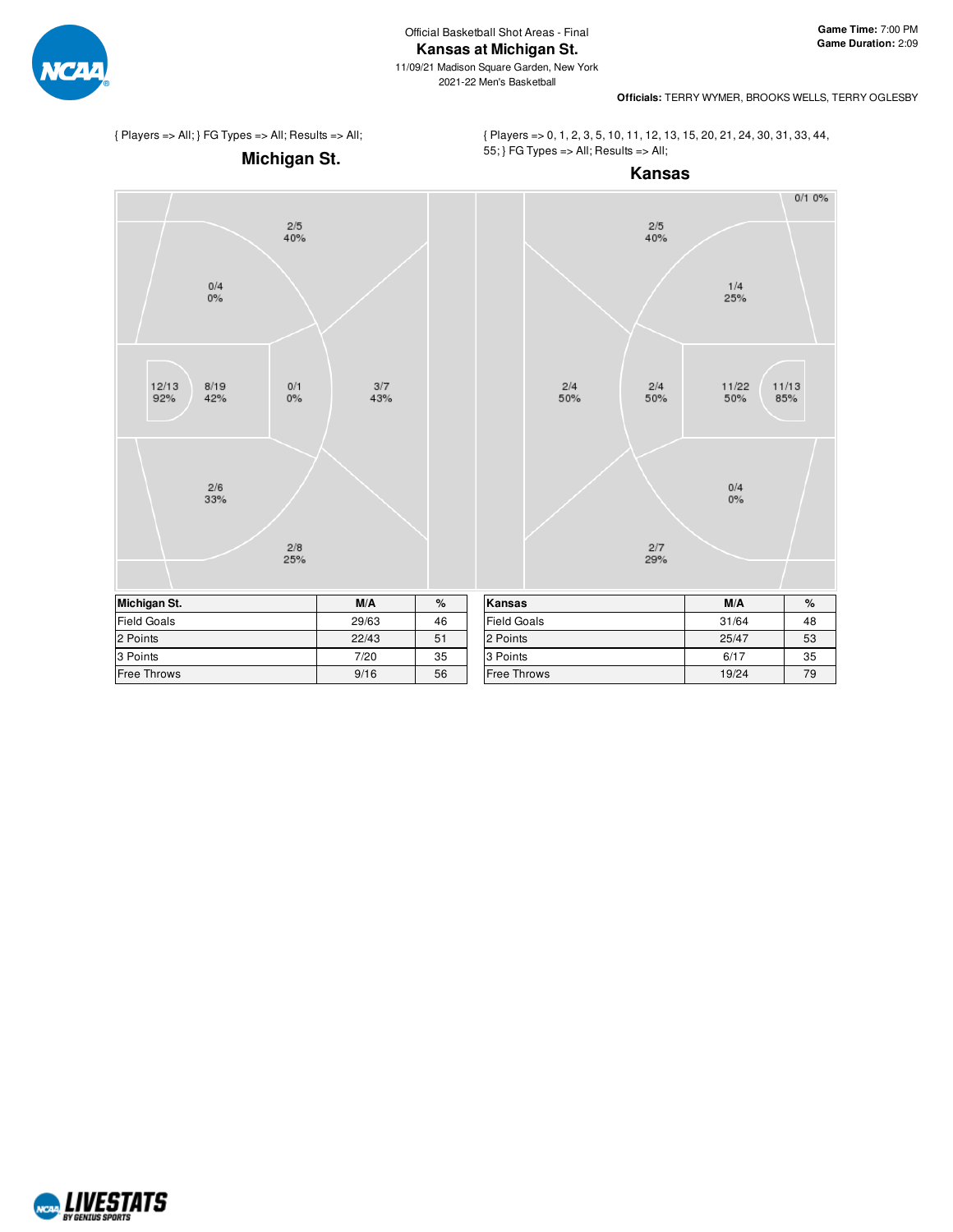

2021-22 Men's Basketball

#### **Officials:** TERRY WYMER, BROOKS WELLS, TERRY OGLESBY

|           | <b>Kansas</b>          |             |       |              |           |                    |     |                |      |                |     |                                |                 |    |               |    |                  |
|-----------|------------------------|-------------|-------|--------------|-----------|--------------------|-----|----------------|------|----------------|-----|--------------------------------|-----------------|----|---------------|----|------------------|
| <b>No</b> | <b>Name</b>            | <b>Mins</b> |       | <b>Score</b> |           | <b>Points Diff</b> |     | Points per Min |      | <b>Assists</b> |     |                                | <b>Rebounds</b> |    | <b>Steals</b> |    | <b>Turnovers</b> |
|           |                        | On          | Off   | On           | Off       | On                 | Off | On             | Off  | On             | Off | On                             | Off             | On | Off           | On | Off              |
| 0         | <b>Bobby Pettiford</b> | 11:22       | 28:38 | $28 - 14$    | $59 - 60$ | 14                 |     | 2.46           | 2.06 |                |     | 12<br>$\overline{\phantom{a}}$ | 18              |    |               |    | 8                |
|           | Joseph Yesufu          | 06:28       | 33:32 | $15 - 11$    | $72 - 63$ |                    | 9   | 2.32           | 2.15 | ົ              |     |                                | 25              |    |               |    | 9                |
|           | Christian Braun        | 33:53       | 06:07 | 72 - 65      | $15 - 9$  |                    | ь   | 2.12           | 2.45 |                |     | 24                             |                 | 8  |               |    |                  |

|                | Joseph Yesufu       | 06:28 | 33:32 | $15 - 11$ | $72 - 63$ | 4  | 9  | 2.32 | 2.15 | 2              |   | Ð  | 25 |   |   |   | 9 |
|----------------|---------------------|-------|-------|-----------|-----------|----|----|------|------|----------------|---|----|----|---|---|---|---|
| $\overline{c}$ | Christian Braun     | 33:53 | 06:07 | $72 - 65$ | $15 - 9$  |    | b  | 2.12 | 2.45 |                |   | 24 | b  | 8 |   |   |   |
| 3              | Dajuan Harris       | 35:11 | 04:49 | $75 - 70$ | $12 - 4$  |    | ŏ  | 2.13 | 2.49 | 12             |   | 24 | 6  |   |   |   |   |
|                | Remy Martin         | 26:59 | 13:01 | $56 - 53$ | $31 - 21$ | З  | 10 | 2.08 | 2.38 | 8              | 5 | 19 |    |   |   |   |   |
| 21             | Zach Clemence       | 04:23 | 35:37 | $11 - 9$  | $76 - 65$ | 2  |    | 2.51 | 2.13 | $\overline{2}$ |   |    | 29 |   | 6 |   | 9 |
| 24             | KJ Adams, Jr.       | 03:46 | 36:14 | $11 - 6$  | 76 - 68   | 5  |    | 2.92 | 2.10 | ົ              |   |    | 25 |   | 8 |   | 9 |
| 30             | Ochai Agbaji        | 36:30 | 03:30 | $82 - 70$ | $5 - 4$   | 12 |    | 2.25 | 1.43 | 13             |   | 27 | 3  | 8 |   | 9 |   |
| 33             | David McCormack     | 21:56 | 18:04 | $40 - 40$ | $47 - 34$ |    | 13 | 82.، | 2.60 |                | 9 | 15 | 15 |   | З | 8 |   |
| 44             | Mitch Lightfoot     | 09:55 | 30:05 | $25 - 19$ | $62 - 55$ | 6  |    | 2.52 | 2.06 |                | 8 | 9  | 21 |   |   |   | 8 |
| 55             | Jalen Coleman-Lands | 09:37 | 30:23 | $20 - 13$ | $67 - 61$ |    | ĸ  | 2.08 | 2.21 | $\sim$         |   |    | 21 |   | 8 |   | 8 |

## **Michigan St.**

| <b>No</b>      | Name                | <b>Mins</b> |       | <b>Score</b> |           | <b>Points Diff</b> |       | Points per Min |      | <b>Assists</b> |     | <b>Rebounds</b> |     | <b>Steals</b>  |                | <b>Turnovers</b> |     |
|----------------|---------------------|-------------|-------|--------------|-----------|--------------------|-------|----------------|------|----------------|-----|-----------------|-----|----------------|----------------|------------------|-----|
|                |                     | On          | Off   | <b>On</b>    | Off       | On                 | Off   | On             | Off  | On             | Off | On              | Off | On             | Off            | On               | Off |
| $\overline{2}$ | <b>Tyson Walker</b> | 20:13       | 19:47 | $40 - 45$    | $34 - 42$ | $-5$               | -8    | .98            | 1.72 |                |     | 18              | 19  | 2              | 3              |                  | 9   |
| 3              | Jaden Akins         | 12:14       | 27:46 | $16 - 25$    | $58 - 62$ | $-9$               | -4    | 1.31           | 2.09 | 2              | 10  | 12 <sup>2</sup> | 25  |                | 5              |                  | 9   |
| 5              | Max Christie        | 31:05       | 08:55 | $56 - 68$    | $18 - 19$ | $-12$              | -1    | .80            | 2.02 |                |     | 29              | 8   |                |                | 12               |     |
| 10             | Joey Hauser         | 23:46       | 16:14 | $46 - 57$    | $28 - 30$ | $-11$              | $-2$  | 1.94           | 1.72 | 8              | 4   | 18              | 19  | 5              | 0              | 9                |     |
| 11             | A.J. Hoggard        | 26:05       | 13:55 | $46 - 57$    | $28 - 30$ | $-11$              | $-2$  | 1.76           | 2.01 | 6              | 6   | 24              | 13  | 3              | $\overline{2}$ |                  |     |
| 22             | <b>Mady Sissoko</b> | 02:14       | 37:46 | $5 - 3$      | $69 - 84$ | $\overline{2}$     | $-15$ | 2.24           | 1.83 | $\Omega$       | 12  |                 | 35  |                | 5              |                  | 16  |
| 25             | <b>Malik Hall</b>   | 20:55       | 19:05 | $40 - 44$    | $34 - 43$ | -4                 | -9    | 1.91           | 1.78 |                | 5.  | 21              | 16  | 2              | 3              | 9                |     |
| 30             | Marcus Bingham Jr.  | 17:39       | 22:21 | $30 - 38$    | $44 - 49$ | $-8$               | $-5$  | .70            | 1.97 | 8              |     | 17              | 20  | 3              | $\overline{2}$ | 8                | 8   |
| 34             | Julius Marble       | 15:30       | 24:30 | $32 - 34$    | $42 - 53$ | $-2$               | $-11$ | 2.06           | .71  | 4              | 8   | 15              | 22  | $\overline{2}$ | 3              | 8                | 8   |
| 44             | Gabe Brown          | 30:19       | 09:41 | $59 - 64$    | $15 - 23$ | -5                 | -8    | 1.95           | 1.55 |                |     | 29              | 8   | 4              |                |                  | 5   |

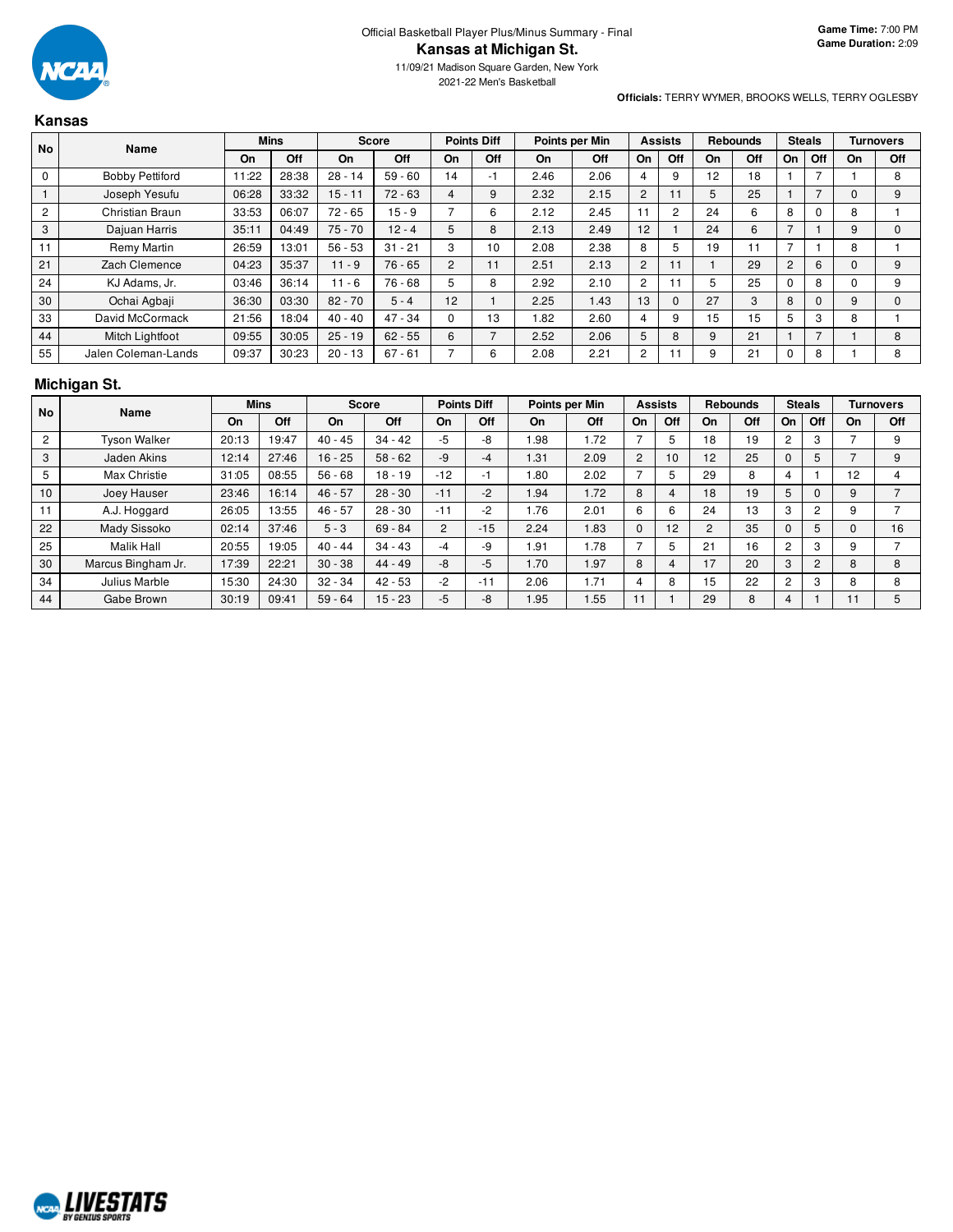

2021-22 Men's Basketball

**Officials:** TERRY WYMER, BROOKS WELLS, TERRY OGLESBY

#### Players => 0, 1, 2, 3, 5, 10, 11, 12, 13, 15, 20, 21, 24, 30, 31, 33, 44, 55FG Types=>AllResults=>All





# **Blow Up Chart**



| Kansas      | M/A   | %  | Kansas                   | M/A          | $\%$ |
|-------------|-------|----|--------------------------|--------------|------|
| Field Goals | 31/64 | 48 | Points in the Paint      | 44 (22 / 35) | 63   |
| 2 Points    | 25/47 | 53 | <b>Fast Break Points</b> | 20(13/14)    | 93   |
| 3 Points    | 6/17  | 35 | Second Chance Points     | 6(3/7)       | 43   |
| Free Throws | 19/24 | 79 | <b>Effective FG%</b>     | 53           |      |

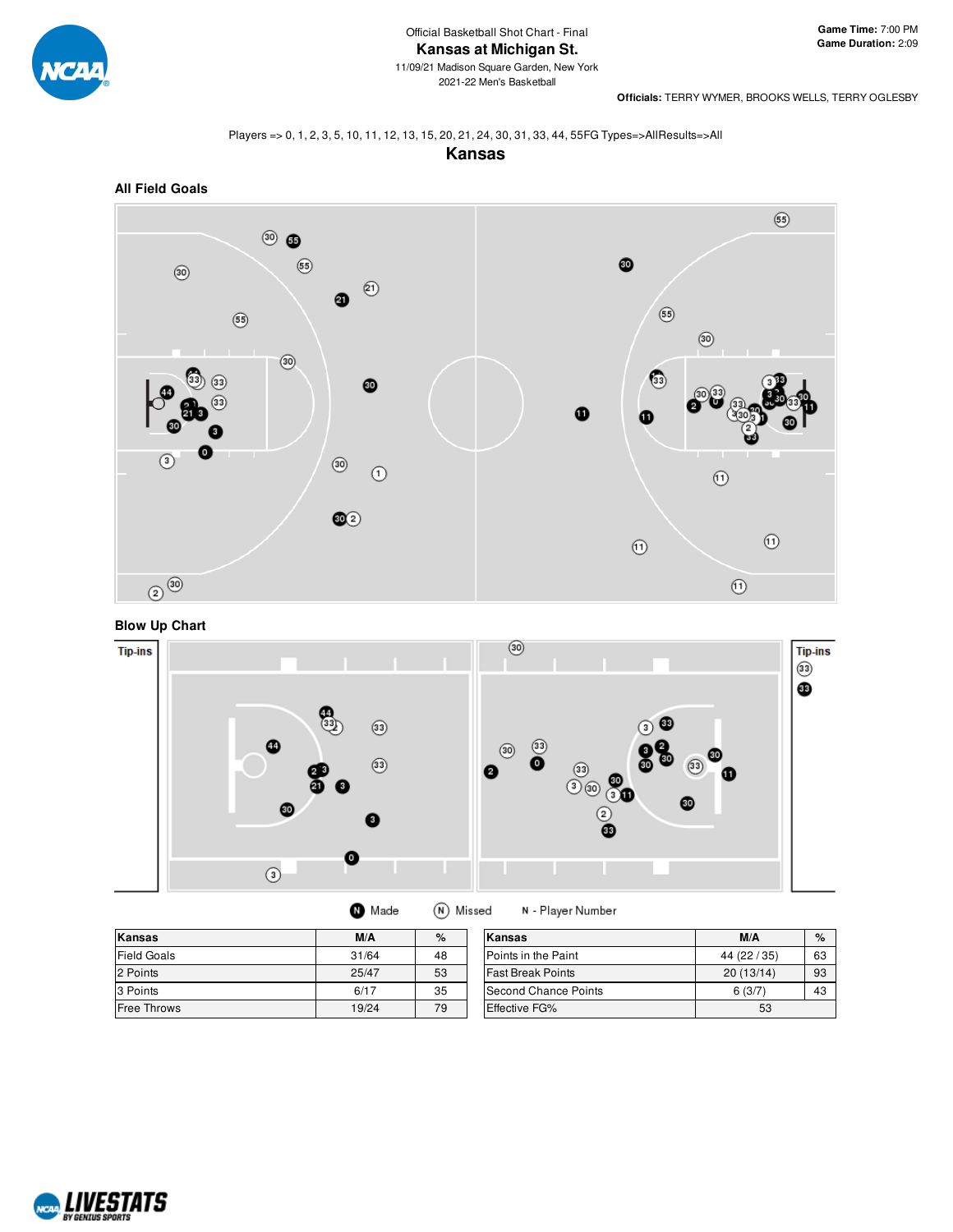

11/09/21 Madison Square Garden, New York 2021-22 Men's Basketball

**Officials:** TERRY WYMER, BROOKS WELLS, TERRY OGLESBY

Players => AllFG Types=>AllResults=>All **Michigan St.**







| Michigan St.       | M/A   | %  | Michigan St.             | M/A          | $\%$ |
|--------------------|-------|----|--------------------------|--------------|------|
| <b>Field Goals</b> | 29/63 | 46 | Points in the Paint      | 40 (20 / 32) | 63   |
| 2 Points           | 22/43 | 51 | <b>Fast Break Points</b> | 11(5/7)      | 71   |
| 3 Points           | 7/20  | 35 | Second Chance Points     | 12(6/10)     | 60   |
| Free Throws        | 9/16  | 56 | <b>Effective FG%</b>     | 52           |      |

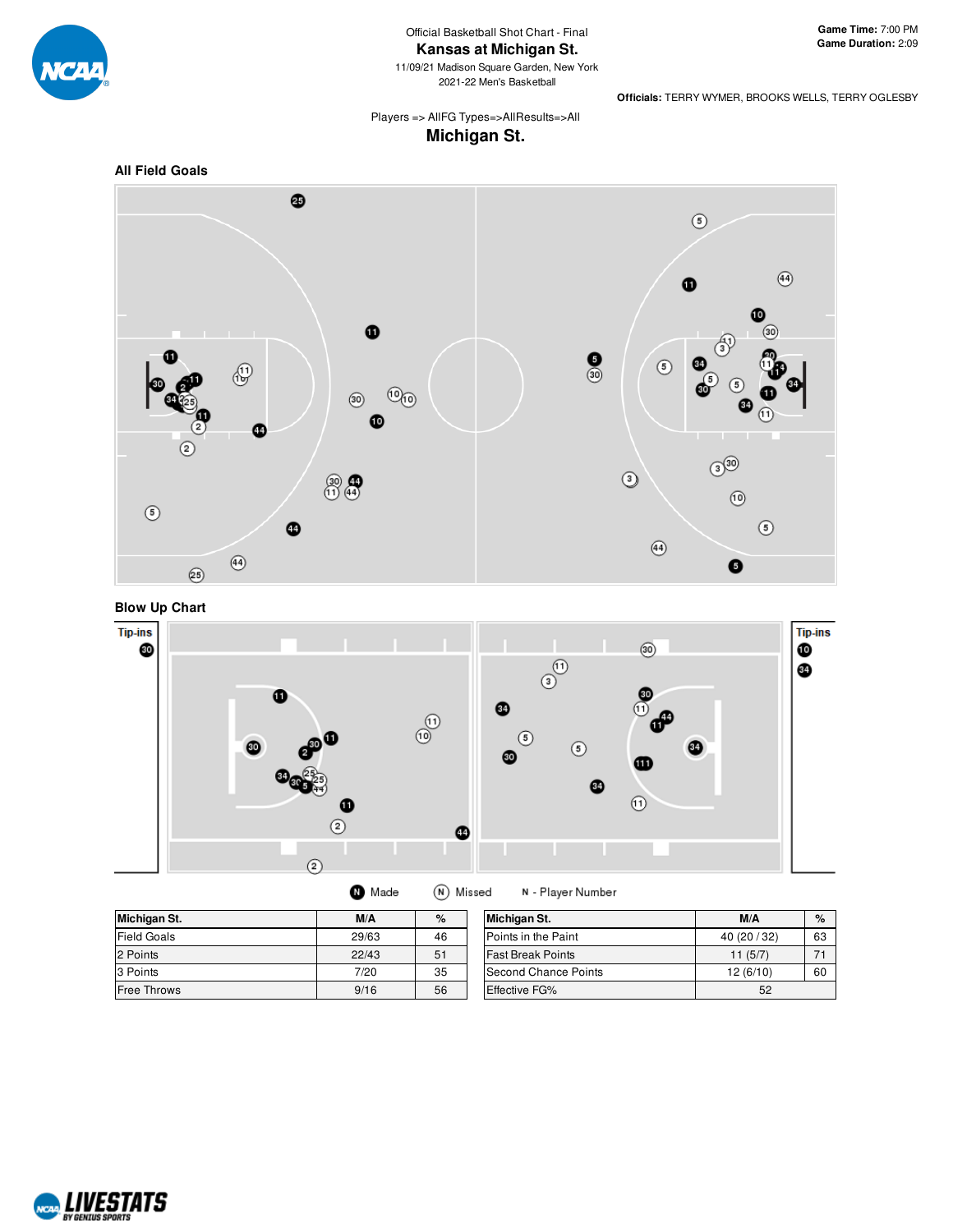

**Kansas**

| Lineup                                                                           | Quarter<br><b>On</b> | <b>Time</b><br><b>On</b> | Quarter<br>Off | <b>Time</b><br>Off | Time on<br>Court | <b>Score</b> | Score<br><b>Diff</b> |                |                |                | Reb StI Tov Ass | <b>PPP</b> |
|----------------------------------------------------------------------------------|----------------------|--------------------------|----------------|--------------------|------------------|--------------|----------------------|----------------|----------------|----------------|-----------------|------------|
| 2- Braun C/3- Harris D/11- Martin R/30- Agbaii O/33- McCormack D/                |                      | 20:00                    | 1              | 16:10              | 03:50            | $4 - 6$      | $-2$                 | $\overline{4}$ |                | 3              |                 | 0.5076     |
| 2- Braun C/3- Harris D/11- Martin R/30- Agbaji O/44- Lightfoot M/                | $\mathbf{1}$         | 16:10                    | $\mathbf{1}$   | 15:20              | 00:50            | $2 - 2$      | 0                    | $\mathbf 0$    | $\mathbf 0$    | $\Omega$       |                 | 1.0000     |
| 1- Yesufu J/3- Harris D/30- Agbaji O/44- Lightfoot M/55- Coleman-Lands           |                      | 15:20                    |                | 11:21              | 03:59            | $10-9$       |                      | $\overline{4}$ | $\Omega$       | $\Omega$       | $\overline{c}$  | 1.4286     |
| 1- Yesufu J/2- Braun C/11- Martin R/33- McCormack D/55- Coleman-<br>Lands J/     | $\mathbf{1}$         | 11:21                    |                | 09:25              | 01:56            | $3 - 2$      |                      | 1              | 0              | $\Omega$       | 0               | 0.7732     |
| 1- Yesufu J/2- Braun C/11- Martin R/30- Agbaji O/33- McCormack D/                | $\mathbf{1}$         | 09:25                    | $\mathbf{1}$   | 08:52              | 00:33            | $2 - 0$      | $\overline{2}$       | $\mathbf 0$    |                | $\mathbf 0$    | $\Omega$        | 2.0000     |
| 2- Braun C/3- Harris D/11- Martin R/30- Agbaii O/33- McCormack D/                | $\mathbf{1}$         | 08:52                    | $\mathbf{1}$   | 07:56              | 00:56            | $0 - 3$      | $-3$                 | $\mathbf 0$    | 0              |                | $\Omega$        | 0.0000     |
| 2- Braun C/3- Harris D/11- Martin R/30- Agbaii O/44- Lightfoot M/                | $\mathbf{1}$         | 07:56                    |                | 07:17              | 00:39            | $0 - 0$      | $\Omega$             | $\mathbf 0$    | $\mathbf 0$    |                | $\Omega$        | 0.0000     |
| 2- Braun C/3- Harris D/11- Martin R/21- Clemence Z/30- Agbaii O/                 | $\mathbf{1}$         | 07:17                    | $\mathbf{1}$   | 05:14              | 02:03            | $7 - 4$      | 3                    | 1              | $\overline{2}$ | $\Omega$       |                 | 1.8041     |
| 0- Pettiford B/2- Braun C/3- Harris D/21- Clemence Z/30- Agbaji O/               | $\mathbf{1}$         | 05:14                    | $\mathbf{1}$   | 03:00              | 02:14            | $4 - 5$      | $-1$                 | $\Omega$       | $\Omega$       | $\Omega$       |                 | 1.0309     |
| 0- Pettiford B/3- Harris D/30- Agbaji O/33- McCormack D/55- Coleman-<br>Lands J/ |                      | 03:00                    |                | 00:51              | 02:08            | $5-0$        | 5                    | $\overline{2}$ | $\Omega$       |                | $\Omega$        | 1.1261     |
| 0- Pettiford B/2- Braun C/3- Harris D/30- Agbaji O/33- McCormack D/              | $\mathbf{1}$         | 00:51                    |                | 00:04              | 00:48            | $1 - 1$      | 0                    | $\mathbf 0$    |                | $\Omega$       | $\Omega$        | 0.6944     |
| 0- Pettiford B/2- Braun C/3- Harris D/24- Adams, Jr. K/30- Agbaji O/             | $\mathbf{1}$         | 00:04                    | $\overline{2}$ | 20:00              | 00:04            | $1 - 0$      | $\mathbf{1}$         | $\mathbf 0$    | $\mathbf 0$    | $\mathbf 0$    | $\Omega$        | 2.2727     |
| 2- Braun C/3- Harris D/11- Martin R/30- Agbaji O/33- McCormack D/                | $\overline{2}$       | 20:00                    | $\overline{2}$ | 16:20              | 03:40            | $9 - 10$     | $-1$                 | $\mathbf{1}$   | $\overline{c}$ |                |                 | 1.1250     |
| 2- Braun C/3- Harris D/11- Martin R/30- Agbaji O/44- Lightfoot M/                | $\overline{2}$       | 16:20                    | $\overline{2}$ | 14:13              | 02:07            | $6-6$        | $\Omega$             | $\mathbf 0$    |                | $\mathbf{0}$   |                 | 1.5000     |
| 0- Pettiford B/2- Braun C/11- Martin R/30- Agbaji O/44- Lightfoot M/             | $\mathbf{2}$         | 14:13                    | $\overline{2}$ | 11:53              | 02:20            | $7 - 2$      | 5                    | 5              | $\mathbf 0$    | $\Omega$       |                 | 1.4344     |
| 0- Pettiford B/2- Braun C/3- Harris D/21- Clemence Z/30- Agbaji O/               | $\overline{2}$       | 11:53                    | $\overline{2}$ | 11:47              | 00:06            | $0 - 0$      | $\Omega$             | $\Omega$       | $\mathbf 0$    | $\Omega$       | $\Omega$        | 0.0000     |
| 0- Pettiford B/2- Braun C/3- Harris D/24- Adams, Jr. K/30- Agbaji O/             | $\overline{2}$       | 11:47                    | $\overline{2}$ | 09:25              | 02:22            | $8 - 4$      | $\overline{4}$       | 3              | $\mathbf 0$    | 0              | $\overline{c}$  | 2.0000     |
| 0- Pettiford B/2- Braun C/3- Harris D/24- Adams, Jr. K/55- Coleman-<br>Lands J/  | $\overline{2}$       | 09:25                    | $\overline{2}$ | 08:05              | 01:20            | $2 - 2$      | $\Omega$             | $\overline{2}$ | $\Omega$       | $\Omega$       | $\Omega$        | 1.0638     |
| 2- Braun C/3- Harris D/11- Martin R/33- McCormack D/55- Coleman-<br>Lands J/     | $\mathbf{2}$         | 08:05                    | $\overline{c}$ | 07:51              | 00:14            | $0-0$        | 0                    | 0              | 0              | $\Omega$       | 0               | 0.0000     |
| 2- Braun C/3- Harris D/11- Martin R/30- Agbaii O/33- McCormack D/                | $\overline{2}$       | 07:51                    | $\overline{2}$ | 00:00              | 07:51            | $16-18$      | $-2$                 | $\overline{7}$ | $\mathbf 0$    | $\overline{2}$ | $\overline{2}$  | 1.1019     |

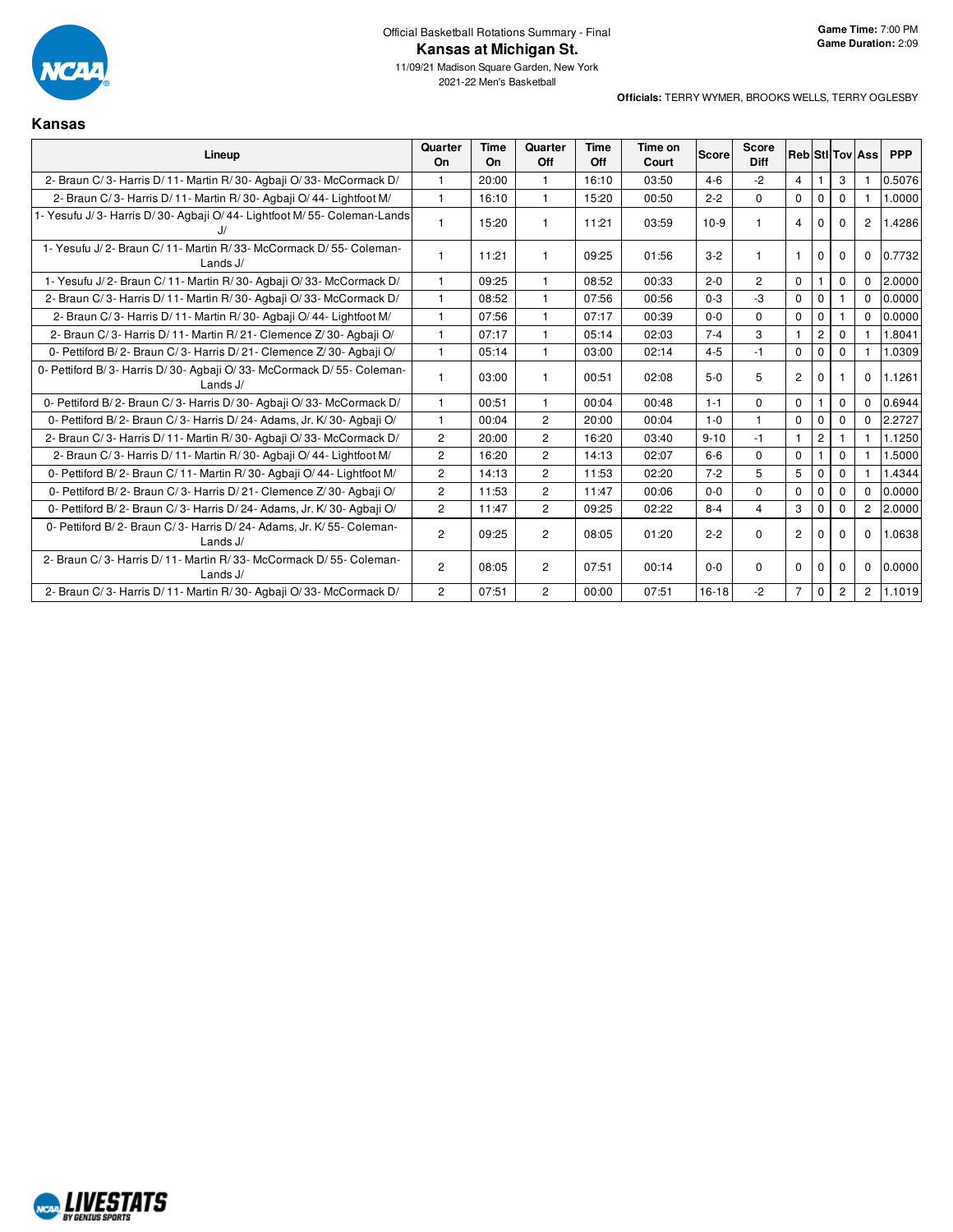

### **Michigan St.**

| Lineup                                                                        | Quarter<br><b>On</b> | <b>Time</b><br>On | Quarter<br>Off | Time<br>Off | Time on<br>Court | <b>Score</b> | Score<br><b>Diff</b> |                |              |                | <b>Reb</b> StI Tov Ass | <b>PPP</b> |
|-------------------------------------------------------------------------------|----------------------|-------------------|----------------|-------------|------------------|--------------|----------------------|----------------|--------------|----------------|------------------------|------------|
| 2- Walker T/5- Christie M/10- Hauser J/30- Bingham Jr. M/44- Brown<br>G/      | $\mathbf{1}$         | 20:00             | $\mathbf{1}$   | 16:46       | 03:14            | $6 - 4$      | 2                    | 5              |              | 2              | 1                      | 0.7500     |
| 5- Christie M/ 10- Hauser J/ 11- Hoggard A/ 25- Hall M/ 34- Marble J/         | $\mathbf{1}$         | 16:46             | $\mathbf{1}$   | 14:31       | 02:15            | $4 - 6$      | $-2$                 | $\mathbf{1}$   | $\mathbf{1}$ | $\mathbf{1}$   | $\Omega$               | 0.7353     |
| 5- Christie M/ 11- Hoggard A/ 25- Hall M/ 34- Marble J/ 44- Brown G/          | $\mathbf{1}$         | 14:31             | $\mathbf{1}$   | 11:21       | 03:10            | $7 - 6$      | $\mathbf{1}$         | 3              | $\mathbf 0$  | $\mathbf 0$    | $\mathbf{1}$           | 1.4000     |
| 2- Walker T/3- Akins J/25- Hall M/30- Bingham Jr. M/44- Brown G/              | $\mathbf{1}$         | 11:21             | $\mathbf{1}$   | 10:22       | 00:59            | $0 - 2$      | $-2$                 | 0              | $\pmb{0}$    | $\mathbf{1}$   | $\Omega$               | 0.0000     |
| 3- Akins J/ 11- Hoggard A/ 25- Hall M/ 30- Bingham Jr. M/ 44- Brown G/        | $\mathbf{1}$         | 10:22             | $\mathbf{1}$   | 08:38       | 01:44            | $2 - 3$      | $-1$                 | $\overline{c}$ | $\mathbf 0$  | $\overline{c}$ | $\mathbf{1}$           | 0.5000     |
| 3- Akins J/ 5- Christie M/ 11- Hoggard A/ 25- Hall M/ 30- Bingham Jr. M/      | $\mathbf{1}$         | 08:38             | $\mathbf{1}$   | 07:56       | 00:42            | $3-0$        | 3                    | $\mathbf{1}$   | $\mathbf 0$  | $\mathbf 0$    | 1                      | 3.0000     |
| 5- Christie M/ 10- Hauser J/ 11- Hoggard A/ 34- Marble J/ 44- Brown G/        | $\mathbf{1}$         | 07:56             | $\mathbf{1}$   | 06:58       | 00:58            | $2 - 0$      | $\overline{2}$       | $\mathbf{1}$   | $\mathbf{1}$ | $\mathbf{1}$   | $\Omega$               | 1.0000     |
| 5- Christie M/11- Hoggard A/25- Hall M/34- Marble J/44- Brown G/              | $\mathbf{1}$         | 06:58             | $\mathbf{1}$   | 06:44       | 00:14            | $0 - 1$      | $-1$                 | $\mathbf 0$    | $\mathbf 0$  | $\mathbf 0$    | $\Omega$               | 0.0000     |
| 3- Akins J/ 5- Christie M/ 11- Hoggard A/ 25- Hall M/ 34- Marble J/           | $\mathbf{1}$         | 06:44             | $\mathbf{1}$   | 05:14       | 01:30            | $2 - 7$      | $-5$                 | $\overline{c}$ | $\mathbf 0$  | $\overline{2}$ | $\mathbf 0$            | 0.5814     |
| 3- Akins J/ 5- Christie M/ 11- Hoggard A/ 22- Sissoko M/ 25- Hall M/          | $\mathbf{1}$         | 05:14             | $\mathbf{1}$   | 03:00       | 02:14            | $5 - 3$      | $\overline{2}$       | $\overline{c}$ | $\mathbf 0$  | $\mathbf 0$    | $\mathbf 0$            | 1.2887     |
| 3- Akins J/ 5- Christie M/ 10- Hauser J/ 11- Hoggard A/ 30- Bingham Jr.<br>M/ | $\mathbf{1}$         | 03:00             | $\mathbf{1}$   | 00:51       | 02:08            | $0 - 5$      | -5                   | $\mathbf{1}$   | $\mathbf 0$  | 1              | $\Omega$               | 0.0000     |
| 3- Akins J/5- Christie M/10- Hauser J/11- Hoggard A/34- Marble J/             | $\mathbf{1}$         | 00:51             | $\mathbf{1}$   | 00:51       | 00:00            | $0 - 0$      | $\Omega$             | $\Omega$       | $\mathbf 0$  | $\mathbf 0$    | $\Omega$               | 0.0000     |
| 3- Akins J/ 5- Christie M/ 11- Hoggard A/ 25- Hall M/ 34- Marble J/           | $\mathbf{1}$         | 00:51             | $\mathbf{1}$   | 00:04       | 00:48            | $1 - 1$      | $\Omega$             | $\mathbf{1}$   | $\mathbf 0$  | 1              | $\Omega$               | 0.6944     |
| 5- Christie M/ 10- Hauser J/ 11- Hoggard A/ 25- Hall M/ 34- Marble J/         | $\mathbf{1}$         | 00:04             | $\overline{c}$ | 20:00       | 00:04            | $0 - 1$      | $-1$                 | 0              | $\mathbf 0$  | $\mathbf 0$    | $\mathbf 0$            | 0.0000     |
| 2- Walker T/5- Christie M/10- Hauser J/30- Bingham Jr. M/44- Brown<br>G/      | $\overline{2}$       | 20:00             | $\overline{c}$ | 16:20       | 03:40            | $10-9$       | $\mathbf{1}$         | $\overline{2}$ | 1            | $\overline{2}$ | 3                      | 1.4286     |
| 10- Hauser J/ 11- Hoggard A/ 25- Hall M/ 34- Marble J/ 44- Brown G/           | $\overline{c}$       | 16:20             | $\overline{2}$ | 15:20       | 01:00            | $3 - 4$      | $-1$                 | $\mathbf{1}$   | $\mathbf 0$  | $\mathbf{1}$   | $\mathbf{1}$           | 1.5000     |
| 2- Walker T/ 10- Hauser J/ 25- Hall M/ 34- Marble J/ 44- Brown G/             | $\overline{c}$       | 15:20             | $\overline{2}$ | 15:09       | 00:11            | $2 - 0$      | $\overline{2}$       | $\mathbf 0$    | $\mathbf 0$  | $\mathbf 0$    | 1                      | 2.0000     |
| 2- Walker T/5- Christie M/25- Hall M/34- Marble J/44- Brown G/                | $\overline{c}$       | 15:09             | $\mathbf{2}$   | 13:46       | 01:23            | $1 - 2$      | $-1$                 | $\overline{c}$ | $\mathbf 0$  | $\mathbf{1}$   | $\Omega$               | 0.4098     |
| 2- Walker T/5- Christie M/10- Hauser J/34- Marble J/44- Brown G/              | $\overline{c}$       | 13:46             | $\overline{c}$ | 13:46       | 00:00            | $0 - 0$      | $\mathbf 0$          | $\mathbf 0$    | $\mathbf 0$  | $\mathbf 0$    | $\mathbf 0$            | 0.0000     |
| 2- Walker T/5- Christie M/10- Hauser J/30- Bingham Jr. M/44- Brown<br>G/      | $\overline{2}$       | 13:46             | $\overline{c}$ | 11:53       | 01:53            | $2 - 7$      | $-5$                 | 3              | $\mathbf{0}$ | $\mathbf 0$    | $\mathbf{1}$           | 0.6667     |
| 2- Walker T/5- Christie M/10- Hauser J/11- Hoggard A/44- Brown G/             | $\overline{2}$       | 11:53             | $\overline{2}$ | 09:25       | 02:28            | $4 - 8$      | $-4$                 | $\mathbf 0$    | $\mathbf 0$  | $\mathbf 0$    | $\mathbf 0$            | 1.0000     |
| 5- Christie M/ 11- Hoggard A/ 25- Hall M/ 30- Bingham Jr. M/ 44- Brown<br>G/  | $\overline{c}$       | 09:25             | $\overline{c}$ | 07:51       | 01:34            | $2 - 2$      | $\mathbf 0$          | $\mathbf{2}$   | $\mathbf 0$  | $\mathbf 0$    | $\mathbf 0$            | 1.0000     |
| 10- Hauser J/11- Hoggard A/25- Hall M/30- Bingham Jr. M/44- Brown<br>G/       | $\overline{c}$       | 07:51             | $\overline{2}$ | 06:40       | 01:11            | $3-3$        | 0                    | $\mathbf 0$    | $\mathbf{1}$ | $\Omega$       | $\mathbf{1}$           | 1.0000     |
| 2- Walker T/ 11- Hoggard A/ 25- Hall M/ 30- Bingham Jr. M/ 44- Brown<br>G/    | $\overline{2}$       | 06:40             | 2              | 06:06       | 00:34            | $2 - 3$      | $-1$                 | $\mathbf{1}$   | $\mathbf 0$  | $\Omega$       | $\Omega$               | 2.0000     |
| 2- Walker T/ 11- Hoggard A/ 25- Hall M/ 34- Marble J/ 44- Brown G/            | $\overline{c}$       | 06:06             | $\overline{c}$ | 04:44       | 01:22            | $3-0$        | 3                    | 3              | $\mathbf 0$  | $\mathbf 0$    | $\mathbf{1}$           | 1.0417     |
| 2- Walker T/5- Christie M/10- Hauser J/34- Marble J/44- Brown G/              | $\overline{2}$       | 04:44             | $\mathbf{2}$   | 02:09       | 02:35            | $7-6$        | $\mathbf{1}$         | $\mathbf{1}$   | $\mathbf 0$  | $\mathbf{1}$   | $\Omega$               | 1.6667     |
| 2- Walker T/3- Akins J/10- Hauser J/11- Hoggard A/44- Brown G/                | $\overline{2}$       | 02:09             | $\mathbf{2}$   | 00:15       | 01:54            | $3 - 4$      | $-1$                 | $\mathbf{1}$   | $\mathbf 0$  | $\mathbf 0$    | $\Omega$               | 1.0417     |
| 3- Akins J/5- Christie M/10- Hauser J/11- Hoggard A/44- Brown G/              | $\overline{c}$       | 00:15             | 2              | 00:00       | 00:15            | $0 - 0$      | $\mathbf 0$          | $\overline{c}$ | $\mathbf 0$  | $\mathbf 0$    | $\mathbf 0$            | 0.0000     |

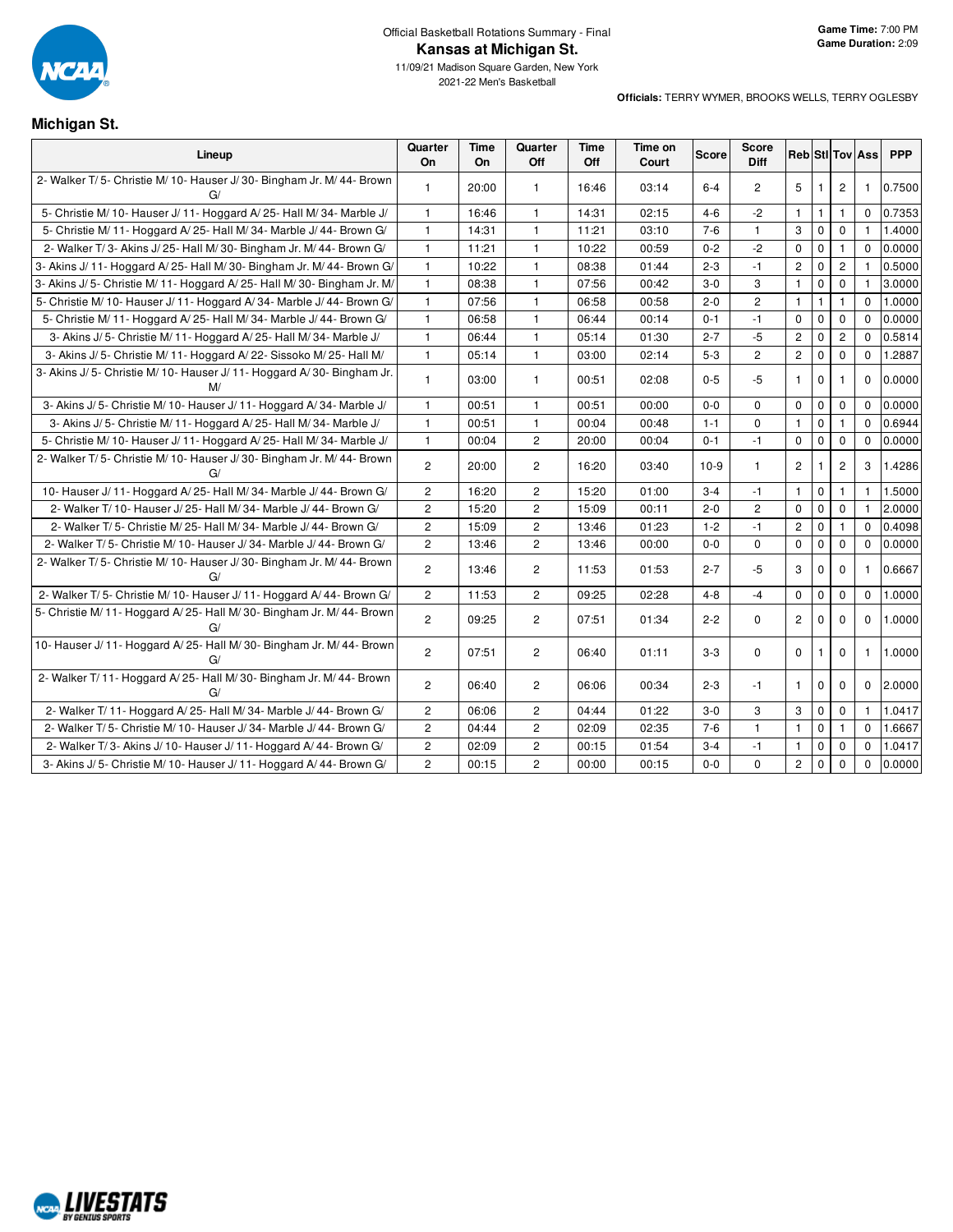

**Kansas**

11/09/21 Madison Square Garden, New York 2021-22 Men's Basketball

| Lineup                                                                       | <b>Time</b> | <b>Score</b> | <b>Score Diff</b> | Pts/Min | Reb Stl Tov    |             |             | Ass      | <b>PPP</b> |
|------------------------------------------------------------------------------|-------------|--------------|-------------------|---------|----------------|-------------|-------------|----------|------------|
| 2- Braun C/3- Harris D/11- Martin R/30- Agbaji O/33- McCormack D/            | 16:17       | 29-37        | -8                | 1.7810  | 12             | 3           |             |          | 0.8951     |
| 1- Yesufu J/3- Harris D/30- Agbaji O/44- Lightfoot M/55- Coleman-Lands J/    | 03:59       | $10-9$       |                   | 2.5105  | 4              | 0           | $\Omega$    | 2        | 1.4286     |
| 2- Braun C/3- Harris D/11- Martin R/30- Agbaji O/44- Lightfoot M/            | 03:36       | $8 - 8$      | 0                 | 2.2222  | 0              |             |             | 2        | 1.1429     |
| 0- Pettiford B/2- Braun C/3- Harris D/24- Adams, Jr. K/30- Agbaji O/         | 02:26       | $9 - 4$      | 5                 | 3.6986  | 3              | 0           | 0           | 2        | 2.0270     |
| 0- Pettiford B/2- Braun C/3- Harris D/21- Clemence Z/30- Agbaji O/           | 02:20       | $4 - 5$      | -1                | 1.7143  | 0              | $\mathbf 0$ | $\Omega$    |          | 1.0309     |
| 0- Pettiford B/2- Braun C/11- Martin R/30- Agbaji O/44- Lightfoot M/         | 02:20       | $7 - 2$      | 5                 | 3.0000  | 5              | 0           | $\Omega$    |          | 1.4344     |
| 0- Pettiford B/3- Harris D/30- Agbaji O/33- McCormack D/55- Coleman-Lands J/ | 02:08       | $5-0$        | 5                 | 2.3438  | $\overline{2}$ | 0           |             |          | 1.1261     |
| 2- Braun C/3- Harris D/11- Martin R/21- Clemence Z/30- Agbaji O/             | 02:03       | $7 - 4$      | 3                 | 3.4146  |                | 2           | 0           |          | 1.8041     |
| 1- Yesufu J/2- Braun C/11- Martin R/33- McCormack D/55- Coleman-Lands J/     | 01:56       | $3 - 2$      |                   | 1.5517  |                | 0           | 0           |          | 0.7732     |
| 0- Pettiford B/2- Braun C/3- Harris D/24- Adams, Jr. K/55- Coleman-Lands J/  | 01:20       | $2 - 2$      | $\Omega$          | 1.5000  | $\overline{c}$ | 0           | $\mathbf 0$ |          | 1.0638     |
| 0- Pettiford B/2- Braun C/3- Harris D/30- Agbaii O/33- McCormack D/          | 00:48       | $1 - 1$      | 0                 | 1.2500  | 0              |             | $\mathbf 0$ | $\Omega$ | 0.6944     |
| 1- Yesufu J/2- Braun C/11- Martin R/30- Agbaii O/33- McCormack D/            | 00:33       | $2 - 0$      | 2                 | 3.6364  | 0              |             | 0           |          | 2.0000     |
| 2- Braun C/3- Harris D/11- Martin R/33- McCormack D/55- Coleman-Lands J/     | 00:14       | $0 - 0$      |                   | 0.0000  | 0              | 0           | $\Omega$    |          | 0.0000     |